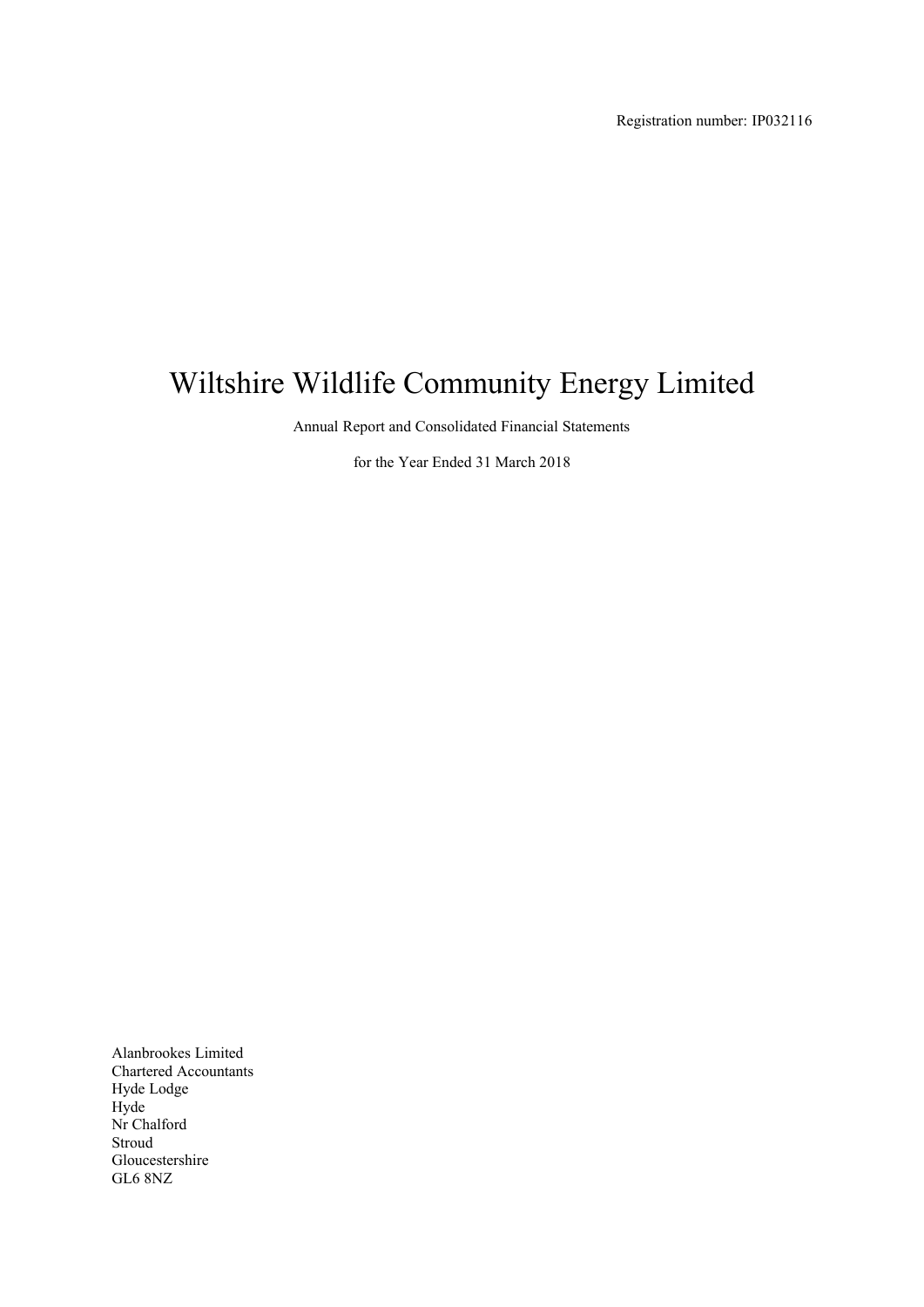# **Contents**

| Company Information                             | 1              |
|-------------------------------------------------|----------------|
| Directors' Report                               | $2$ to $3$     |
| <b>Statement of Directors' Responsibilities</b> | $\overline{4}$ |
| Independent Auditor's Report                    | 5 to 7         |
| <b>Consolidated Profit and Loss Account</b>     | 8              |
| <b>Consolidated Balance Sheet</b>               | 9              |
| <b>Balance Sheet</b>                            | 10             |
| Consolidated Statement of Changes in Equity     | 11             |
| Statement of Changes in Equity                  | 12             |
| Notes to the Financial Statements               | 13 to 20       |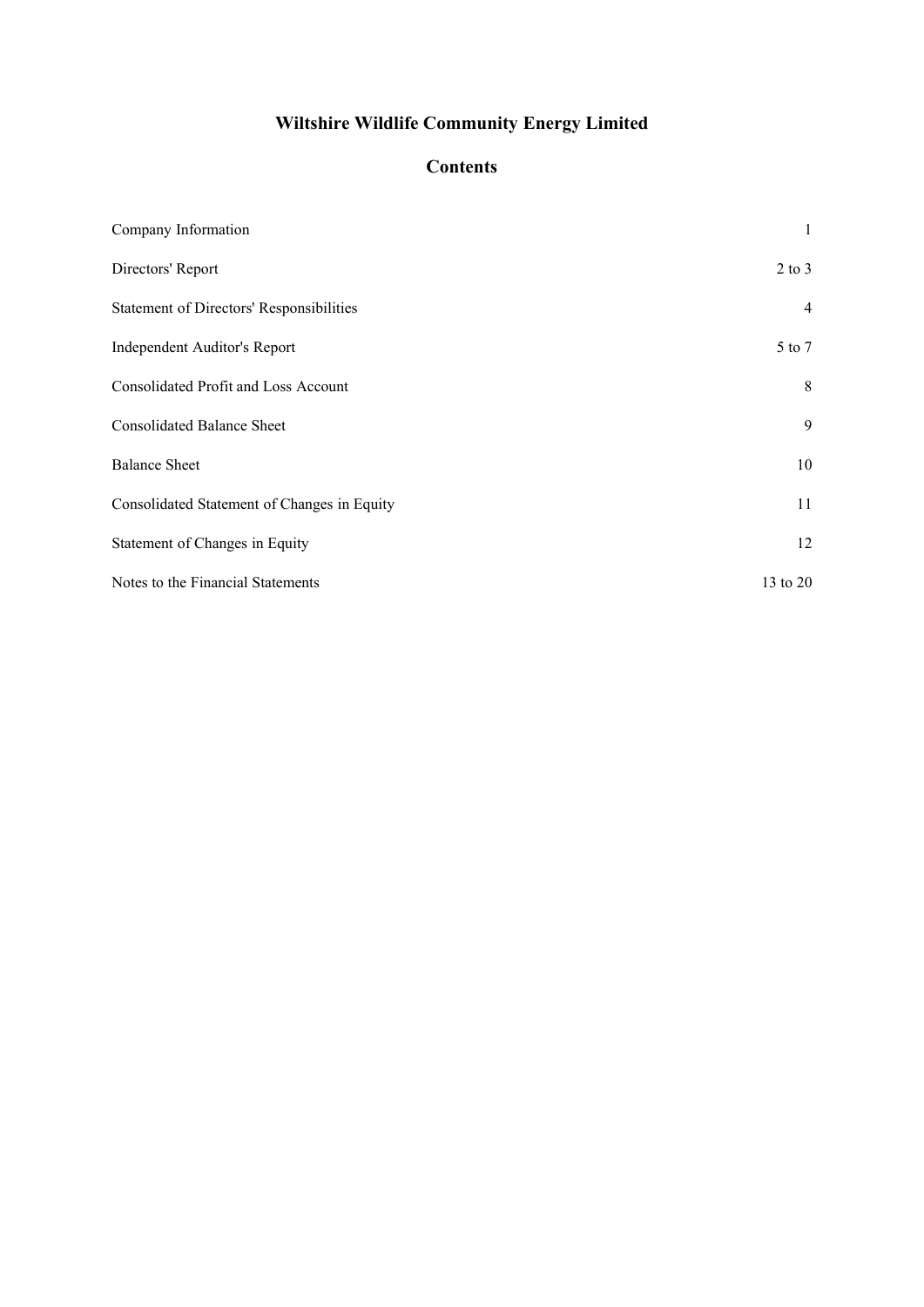# Society Information

<span id="page-2-0"></span>

| <b>Directors</b>         | L C S Bennett                                                                                                                    |
|--------------------------|----------------------------------------------------------------------------------------------------------------------------------|
|                          | D M Lewin                                                                                                                        |
|                          | R Gillies                                                                                                                        |
|                          | J Watson                                                                                                                         |
|                          | P Granger                                                                                                                        |
|                          | R Kapp                                                                                                                           |
| <b>Company secretary</b> | Mongoose Energy Limited                                                                                                          |
| <b>Registered office</b> | Overmoor Farm<br>Neston<br>Corsham<br>Wiltshire<br><b>SN13 9TZ</b>                                                               |
| <b>Auditors</b>          | Alanbrookes Limited<br><b>Chartered Accountants</b><br>Hyde Lodge<br>Hyde<br>Nr Chalford<br>Stroud<br>Gloucestershire<br>GL6 8NZ |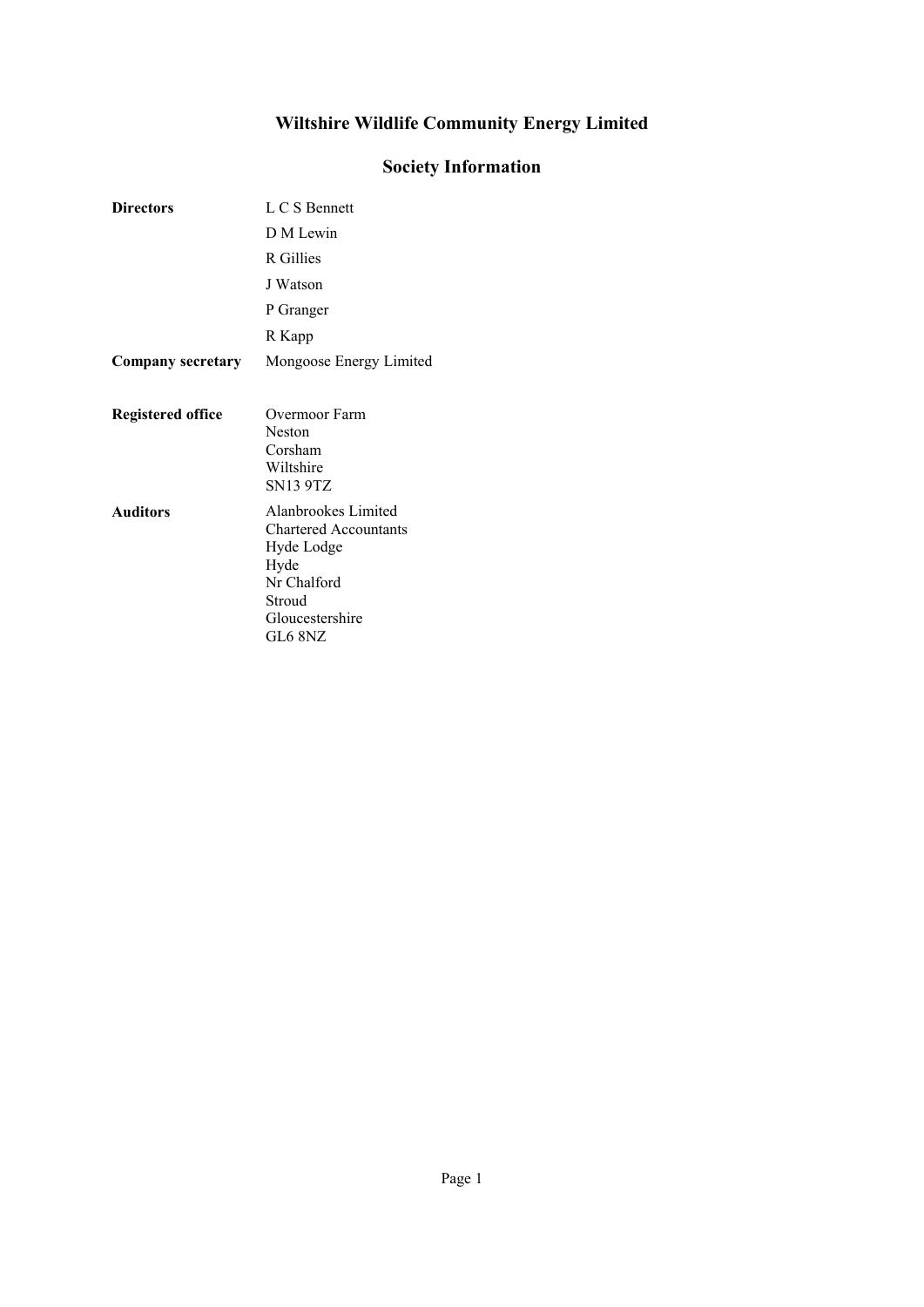### Directors' Report for the Year Ended 31 March 2018

<span id="page-3-0"></span>The directors present their report and the for the year ended 31 March 2018.

### Directors of the group

The directors who held office during the year were as follows:

L C S Bennett

E L Chapman (resigned 9 June 2017)

D M Lewin

D Hauser (resigned 16 October 2017)

R Gillies

J Watson

P Granger (appointed 13 September 2017)

R Kapp (appointed 13 September 2017)

### Disclosure of information to the auditor

Each director has taken steps that they ought to have taken as a director in order to make themselves aware of any relevant audit information and to establish that the society's auditor is aware of that information. The directors confirm that there is no relevant information that they know of and of which they know the auditor is unaware.

Approved by the Board on 24 September 2018 and signed on its behalf by:

......................................... L C S Bennett Director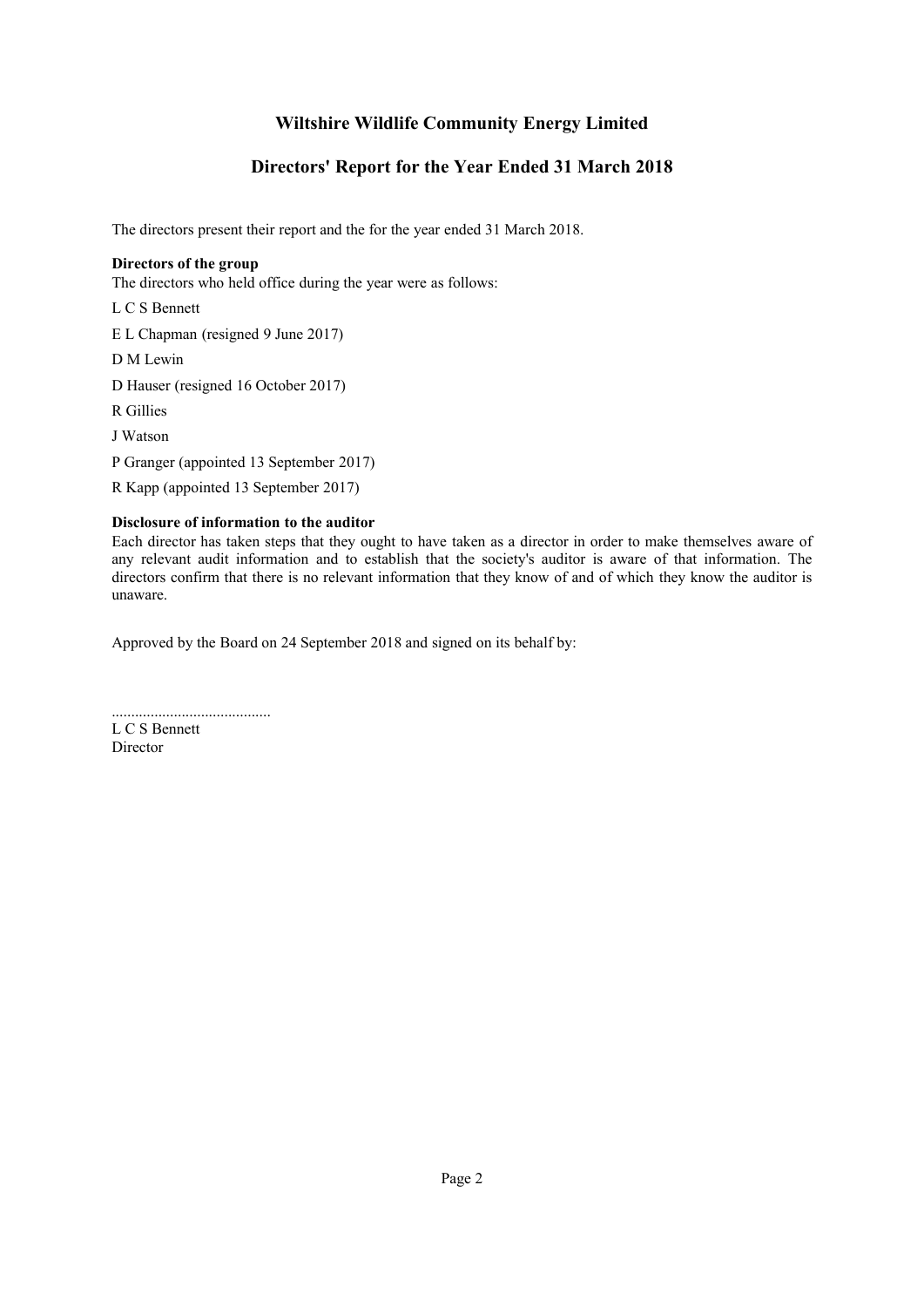### Directors' Report for the Year Ended 31 March 2018

#### Board Report for the Year Ended 31 March 2018

#### Principle Activities

This was the second full year of operation of our combined portfolio of solar arrays. During the year, our separate Community Fund Sub Group, which is managed at Wiltshire Wildlife Trust, distributed £20,000 to encourage and support local communities and voluntary groups to take initiatives in wildlife conservation, climate change mitigation, reduction in carbon, the alleviation of fuel poverty and the promotion of environmental sustainability.

#### WWCE Finances

During the financial year ended 31 March 2018, the consolidated group revenue was £678,689 (2017: £621,091), an increase of more than 9%.

Direct costs have increased from £5,805 to £24,826 but remain relatively insignificant. As expected, depreciation has remained stable at £291,729 (2017: £289,044) following the completion of capital expenditure prior to 2016-17. Administrative expenses of £215,934 (2017: £229,443) are lower than the previous year with overheads reducing overall.

Interest charges across the group at £461,813 (2017: £119,887) have increased substantially, largely due to an interest payment of £292,141 being made to members in the period whereas no such payment was made last year. The full effect of the Braydon Manor refinancing was also reflected in this year's figures.

The interest payments increased the loss for the year from £22,308 last year to £314,036 this year. As the projects mature and capital repayments are made, the interest charges to finance lenders will decrease and the group should be in the position of having more funds available to be re-invested into the community in due course, in addition to continuing to pay interest on members' shares.

#### Balance sheet items

Due to the loss of £314,036 in the financial year ended 31 March 2018, total funds attributable to members of the society is £3,748,122 (2017: £4,062,158). The group continues to maintain adequate cash levels for its operations.

#### Land Management

One of the core objectives of WWCE is to advance, promote and further the conservation, maintenance and long-term protection of wildlife and its habitat. The Land Management Group now oversees the activity at the Chelworth and Braydon Manor sites. We must deliver against our planning obligations and realise the potential of our current, and any future, sites to protect wildlife and biodiversity. The group has representation from WWCE, the Wiltshire Wildlife Trust (WWT) and our asset management provider Mongoose. We are now in the process of consolidating plans for both sites. We need to ensure we have an adequate budget going forward with a linked monitoring programme.

Ecological reports and observations suggest that biodiversity continues to increase on both sites. At Chelworth the pond is establishing well with wildlife moving in. Brown hares and roe deer have been spotted at Chelworth and at Braydon Manor. At Chelworth sheep grazing will continue again this year. We have installed bird boxes (including a barn owl box) and bat boxes at appropriate sites in Braydon Manor, just as we have previously in Chelworth.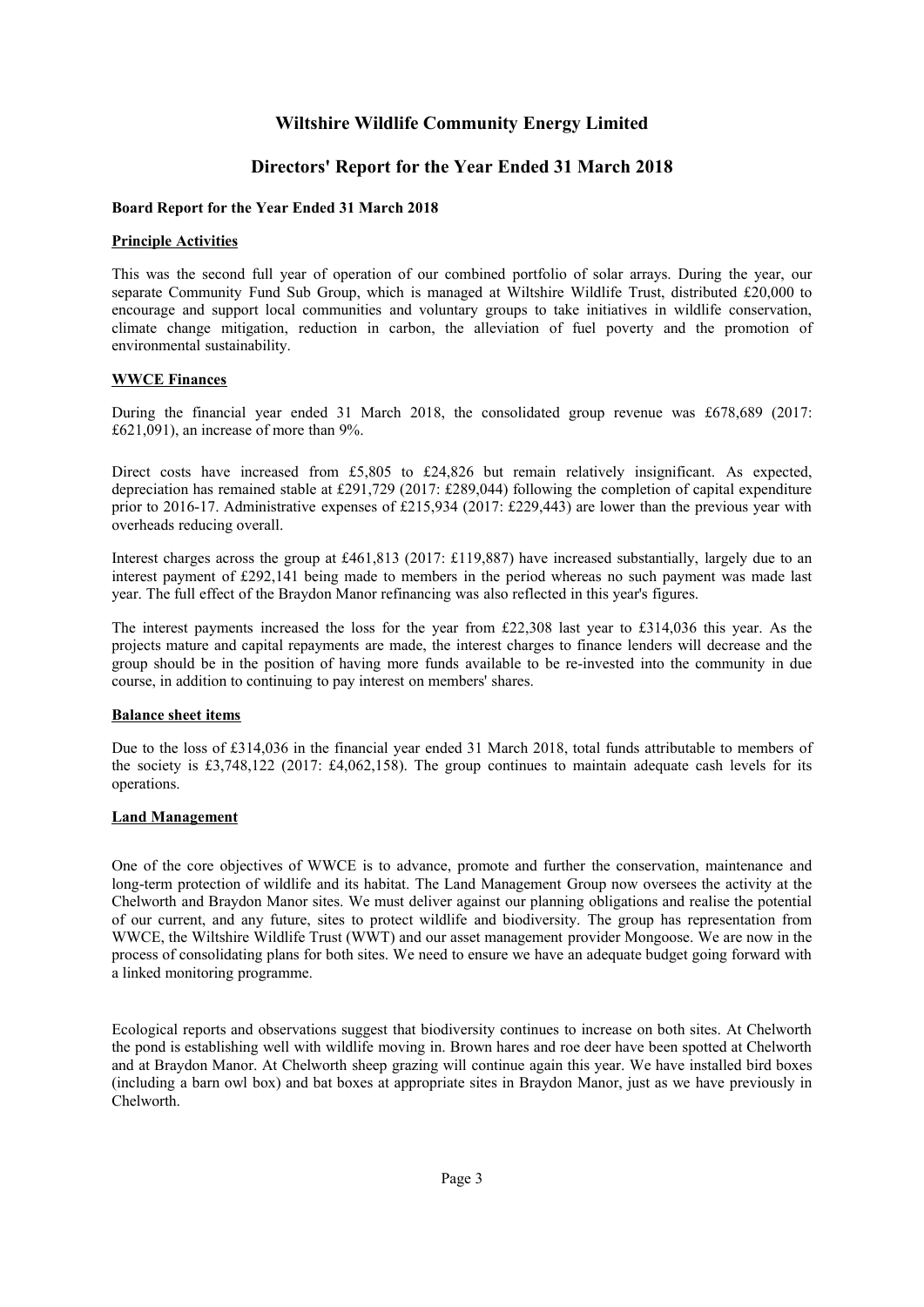### Statement of Directors' Responsibilities

<span id="page-5-0"></span>The directors acknowledge their responsibilities for preparing the Annual Report and the financial statements in accordance with applicable law and regulations.

The Co-operative and Community Benefit Societies Act 2014 requires the directors to prepare financial statements for each financial year. Under that law the directors have elected to prepare the financial statements in accordance with United Kingdom Generally Accepted Accounting Practice (United Kingdom Accounting Standards and applicable law). Under company law the directors must not approve the financial statements unless they are satisfied that they give a true and fair view of the state of affairs of the society and of the profit or loss of the society for that period. In preparing these financial statements, the directors are required to:

- select suitable accounting policies and apply them consistently;
- make judgements and accounting estimates that are reasonable and prudent;
- state whether applicable UK Accounting Standards have been followed, subject to any material departures disclosed and explained in the financial statements; and
- prepare the financial statements on the going concern basis unless it is inappropriate to presume that the society will continue in business.

The directors are responsible for keeping adequate accounting records that are sufficient to show and explain the society's transactions and disclose with reasonable accuracy at any time the financial position of the society and enable them to ensure that the financial statements comply with the Co-operative and Community Benefit Societies Act 2014. They are also responsible for safeguarding the assets of the society and hence for taking reasonable steps for the prevention and detection of fraud and other irregularities.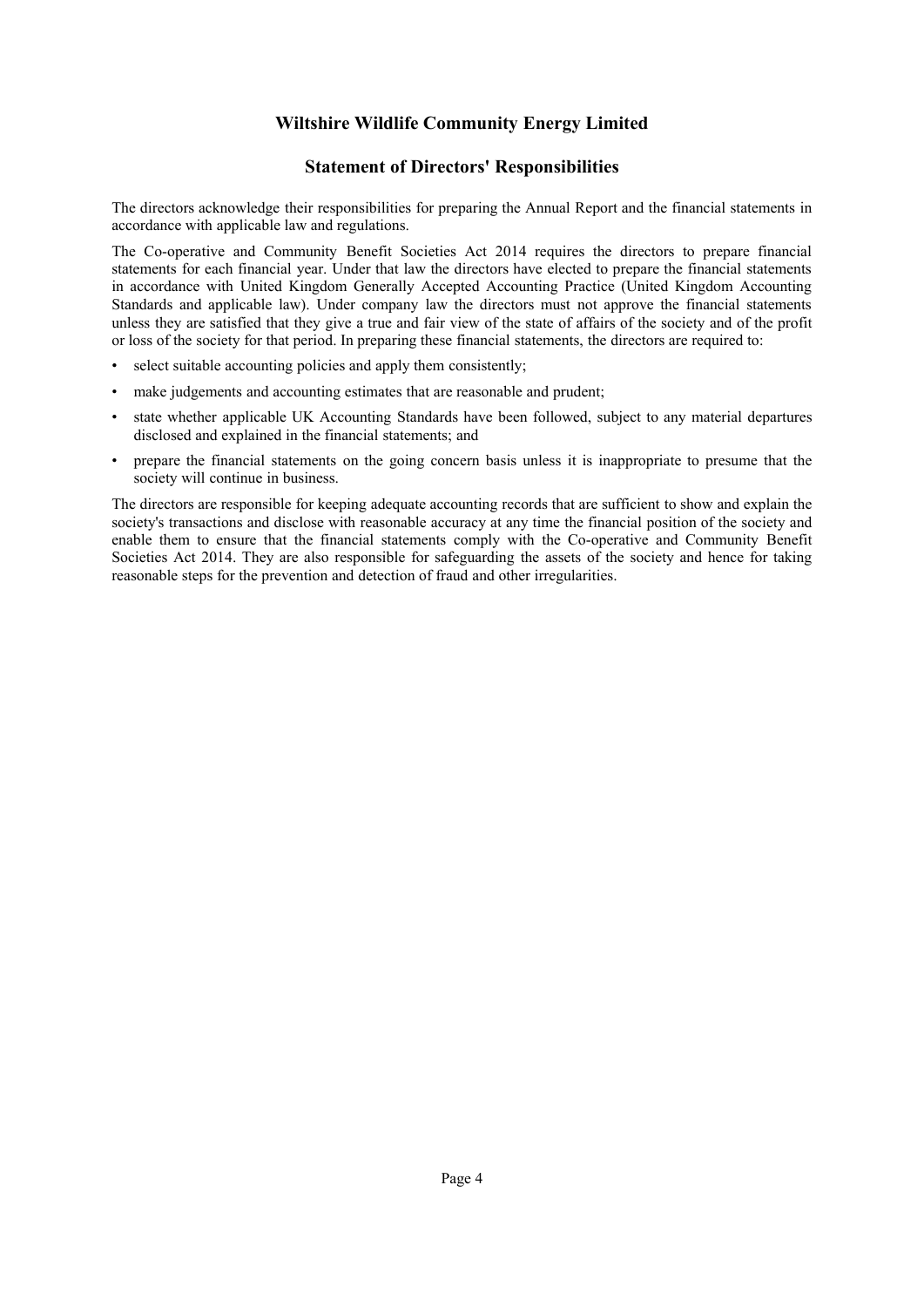### Independent Auditor's Report to the Members of Wiltshire Wildlife Community Energy Limited

#### <span id="page-6-0"></span>Opinion

We have audited the financial statements of Wiltshire Wildlife Community Energy Limited (the 'parent society') and its subsidiaries (the 'group') for the year ended 31 March 2018, which comprise the Consolidated Profit and Loss Account, Consolidated Balance Sheet, Balance Sheet, Consolidated Statement of Changes in Equity, Statement of Changes in Equity, and Notes to the Financial Statements, including a summary of significant accounting policies. The financial reporting framework that has been applied in their preparation is applicable law and United Kingdom Accounting Standards, including Financial Reporting Standard 102 'The Financial Reporting Standard applicable in the UK and Republic of Ireland' (United Kingdom Generally Accepted Accounting Practice).

This report is made solely to the society's members, as a body, in accordance with the Co-operative and Community Benefit Societies Act 2014. Our audit work has been undertaken so that we might state to the society's members those matters we are required to state to them in an auditor's report and for no other purpose. To the fullest extent permitted by law, we do not accept or assume responsibility to anyone other than the society and the society's members as a body, for our audit work, for this report, or for the opinions we have formed.

In our opinion the financial statements:

- give a true and fair view of the state of the group's and the parent society's affairs as at 31 March 2018 and of the group's loss for the year then ended;
- have been properly prepared in accordance with United Kingdom Generally Accepted Accounting Practice; and
- have been prepared in accordance with the requirements of the Co-operative and Community Benefit Societies Act 2014.

#### Basis for opinion

We conducted our audit in accordance with International Standards on Auditing (UK) (ISAs (UK)) and applicable law. Our responsibilities under those standards are further described in the Auditor's responsibilities for the audit of the financial statements section of our report. We are independent of the group in accordance with the ethical requirements that are relevant to our audit of the financial statements in the UK, including the FRC's Ethical Standard, and we have fulfilled our other ethical responsibilities in accordance with these requirements. We believe that the audit evidence we have obtained is sufficient and appropriate to provide a basis for our opinion.

#### Conclusions relating to going concern

We have nothing to report in respect of the following matters in relation to which the ISAs (UK) require us to report to you where:

- the directors' use of the going concern basis of accounting in the preparation of the financial statements is not appropriate; or
- the directors have not disclosed in the financial statements any identified material uncertainties that may cast significant doubt about the group's or the parent society's ability to continue to adopt the going concern basis of accounting for a period of at least twelve months from the date when the financial statements are authorised for issue.

#### Other information

The directors are responsible for the other information. The other information comprises the information included in the annual report, other than the financial statements and our auditor's report thereon. Our opinion on the financial statements does not cover the other information and, except to the extent otherwise explicitly stated in our report, we do not express any form of assurance conclusion thereon.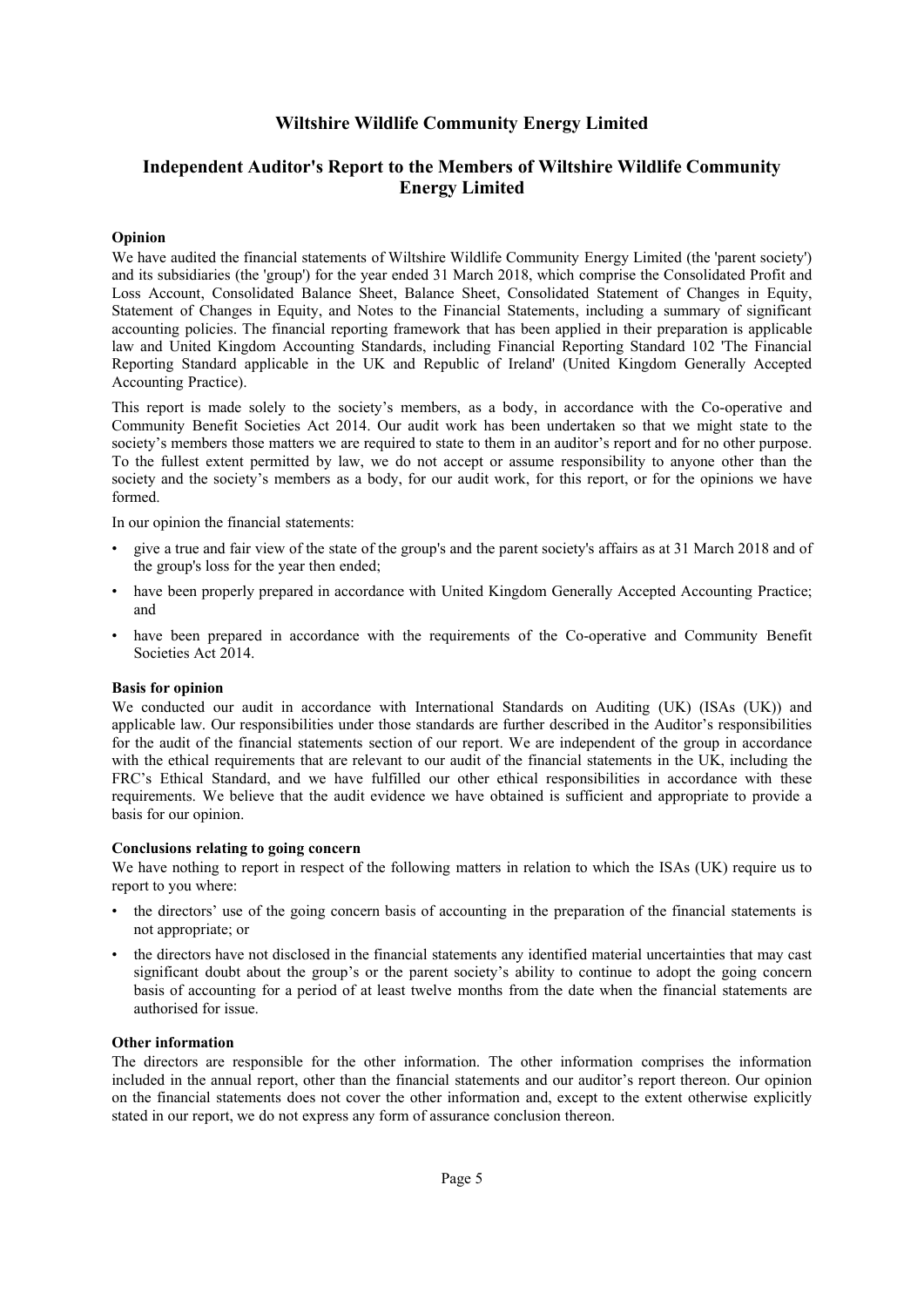### Independent Auditor's Report to the Members of Wiltshire Wildlife Community Energy Limited

In connection with our audit of the financial statements, our responsibility is to read the other information and, in doing so, consider whether the other information is materially inconsistent with the financial statements or our knowledge obtained in the audit or otherwise appears to be materially misstated. If we identify such material inconsistencies or apparent material misstatements, we are required to determine whether there is a material misstatement in the financial statements or a material misstatement of the other information. If, based on the work we have performed, we conclude that there is a material misstatement of this other information, we are required to report that fact.

We have nothing to report in this regard.

#### Opinion on other matters prescribed by the Co-operative and Community Benefit Societies Act 2014 In our opinion, based on the work undertaken in the course of the audit:

- the information given in the Directors' Report for the financial year for which the financial statements are prepared is consistent with the financial statements; and
- the Directors' Report has been prepared in accordance with applicable legal requirements.

#### Matters on which we are required to report by exception

In the light of our knowledge and understanding of the group and the parent society and its environment obtained in the course of the audit, we have not identified material misstatements in the Directors' Report.

We have nothing to report in respect of the following matters where the Co-operative and Community Benefit Societies Act 2014 requires us to report to you if, in our opinion:

- adequate accounting records have not been kept by the parent society, or returns adequate for our audit have not been received from branches not visited by us; or
- the parent society financial statements are not in agreement with the accounting records and returns; or
- certain disclosures of directors' remuneration specified by law are not made; or
- we have not received all the information and explanations we require for our audit.

#### Responsibilities of directors

As explained more fully in the Statement of Directors' Responsibilities [set out on page [4\]](#page-5-0), the directors are responsible for the preparation of the financial statements and for being satisfied that they give a true and fair view, and for such internal control as the directors determine is necessary to enable the preparation of financial statements that are free from material misstatement, whether due to fraud or error.

In preparing the financial statements, the directors are responsible for assessing the group's and the parent society's ability to continue as a going concern, disclosing, as applicable, matters related to going concern and using the going concern basis of accounting unless the directors either intend to liquidate the group or the parent society or to cease operations, or have no realistic alternative but to do so.

#### Auditor's responsibilities for the audit of the financial statements

Our objectives are to obtain reasonable assurance about whether the financial statements as a whole are free from material misstatement, whether due to fraud or error, and to issue an auditor's report that includes our opinion. Reasonable assurance is a high level of assurance, but is not a guarantee that an audit conducted in accordance with ISAs (UK) will always detect a material misstatement when it exists. Misstatements can arise from fraud or error and are considered material if, individually or in the aggregate, they could reasonably be expected to influence the economic decisions of users taken on the basis of these financial statements.

As part of an audit in accordance with ISAs (UK), we exercise professional judgment and maintain professional scepticism throughout the audit. We also: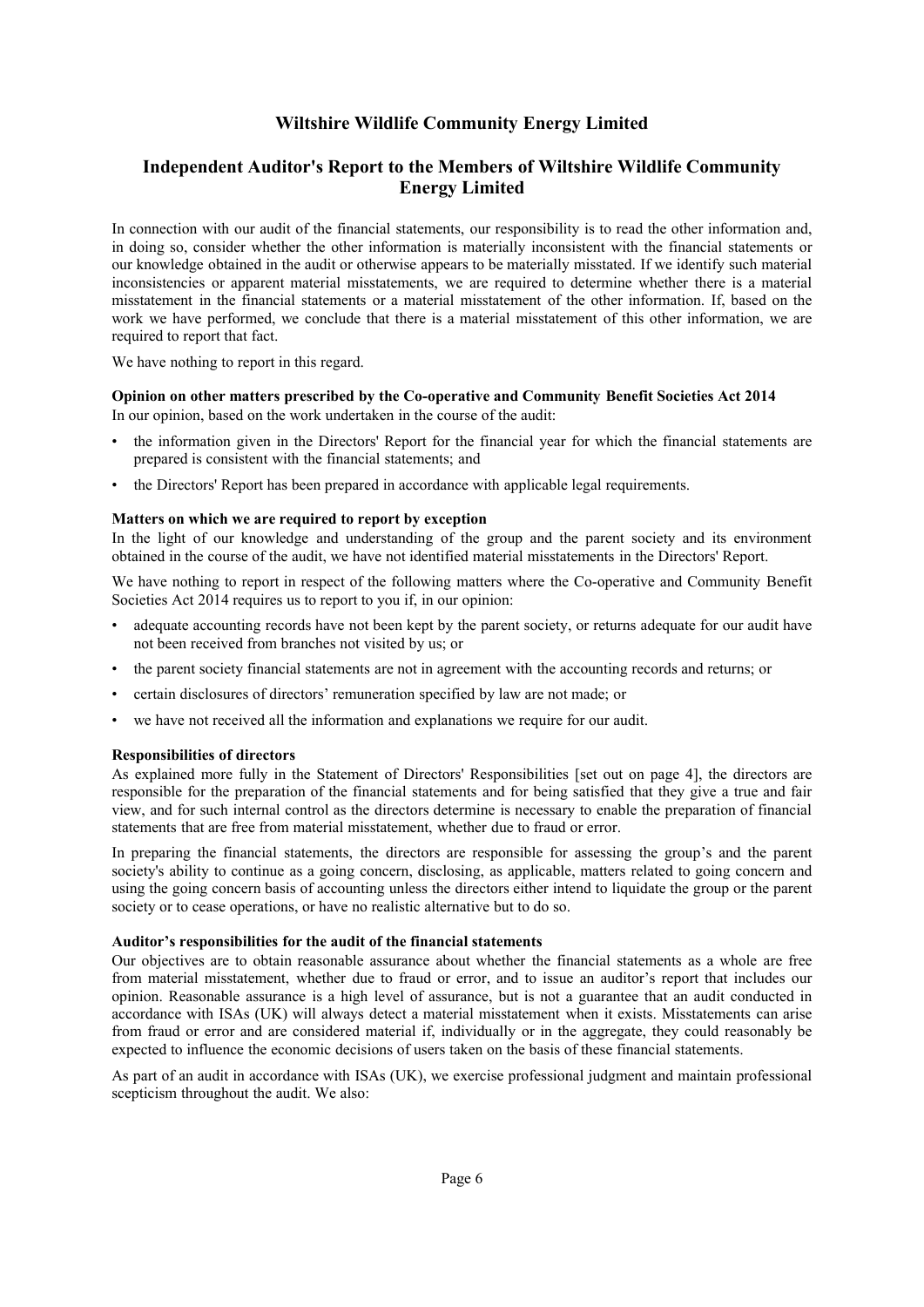### Independent Auditor's Report to the Members of Wiltshire Wildlife Community Energy Limited

- Identify and assess the risks of material misstatement of the financial statements, whether due to fraud or error, design and perform audit procedures responsive to those risks, and obtain audit evidence that is sufficient and appropriate to provide a basis for our opinion. The risk of not detecting a material misstatement resulting from fraud is higher than for one resulting from error, as fraud may involve collusion, forgery, intentional omissions, misrepresentations, or the override of internal control.
- Obtain an understanding of internal control relevant to the audit in order to design audit procedures that are appropriate in the circumstances, but not for the purpose of expressing an opinion on the effectiveness of the group's internal control.
- Evaluate the appropriateness of accounting policies used and the reasonableness of accounting estimates and related disclosures made by the directors.
- Conclude on the appropriateness of the directors' use of the going concern basis of accounting and, based on the audit evidence obtained, whether a material uncertainty exists related to events or conditions that may cast significant doubt on the group's or the parent society's ability to continue as a going concern. If we conclude that a material uncertainty exists, we are required to draw attention in our auditor's report to the related disclosures in the financial statements or, if such disclosures are inadequate, to modify our opinion. Our conclusions are based on the audit evidence obtained up to the date of our auditor's report. However, future events or conditions may cause the group or the parent society to cease to continue as a going concern.
- Evaluate the overall presentation, structure and content of the financial statements, including the disclosures, and whether the financial statements represent the underlying transactions and events in a manner that achieves fair presentation.
- Obtain sufficient appropriate audit evidence regarding the financial information of the entities or business activities within the group to express an opinion on the consolidated financial statements. We are responsible for the direction, supervision and performance of the group audit. We remain solely responsible for our audit opinion.

We communicate with those charged with governance regarding, among other matters, the planned scope and timing of the audit and significant audit findings, including any significant deficiencies in internal control that we identify during our audit.

Mr A S Fisher (Senior Statutory Auditor) For and on behalf of Alanbrookes Limited, Statutory Auditor

Hyde Lodge Hyde Nr Chalford Stroud Gloucestershire GL6 8NZ

......................................

24 September 2018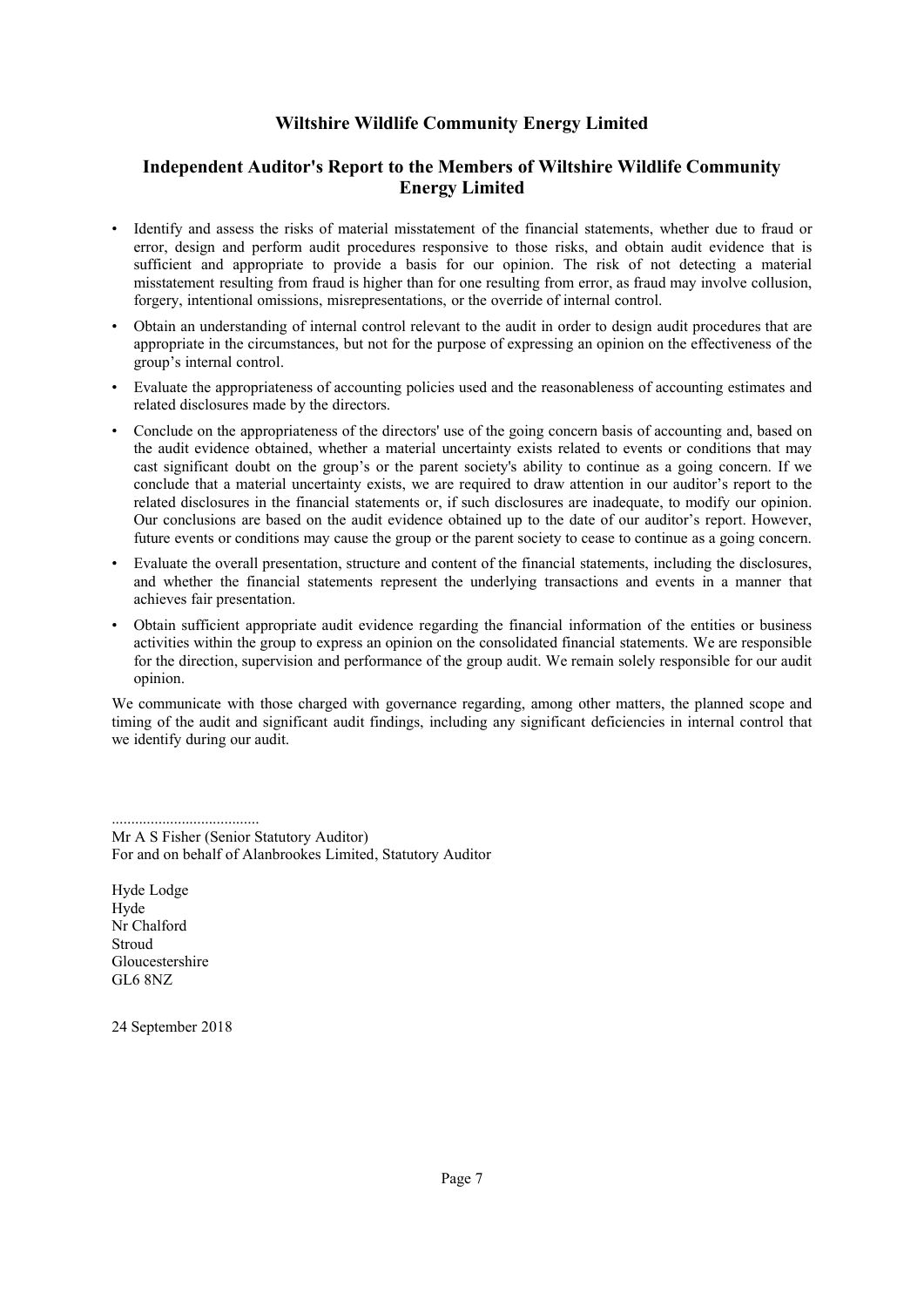<span id="page-9-0"></span>

|                                              | <b>Note</b> | <b>Total</b><br>31 March<br>2018<br>£ | <b>Total</b><br>31 March<br>2017<br>£ |
|----------------------------------------------|-------------|---------------------------------------|---------------------------------------|
| Turnover                                     | 3           | 679,689                               | 621,091                               |
| Cost of sales                                |             | (24, 826)                             | (5,805)                               |
| Gross profit                                 |             | 654,863                               | 615,286                               |
| Depreciation                                 |             | (291, 729)                            | (289, 044)                            |
| Administrative expenses                      |             | (215, 934)                            | (229, 443)                            |
| Operating profit                             | 4           | 147,200                               | 96,799                                |
| Other interest receivable and similar income | 5           | 577                                   | 780                                   |
| Interest payable and similar expenses        | 6           | (461, 813)                            | (119, 887)                            |
|                                              |             | (461, 236)                            | (119, 107)                            |
| Loss before tax                              |             | (314, 036)                            | (22, 308)                             |
| Loss for the financial year                  |             | (314, 036)                            | (22, 308)                             |
| Profit/(loss) attributable to:               |             |                                       |                                       |
| Members of the society                       |             | (314, 036)                            | (22,308)                              |

## Consolidated Profit and Loss Account for the Year Ended 31 March 2018

The group has no recognised gains or losses for the year other than the results above.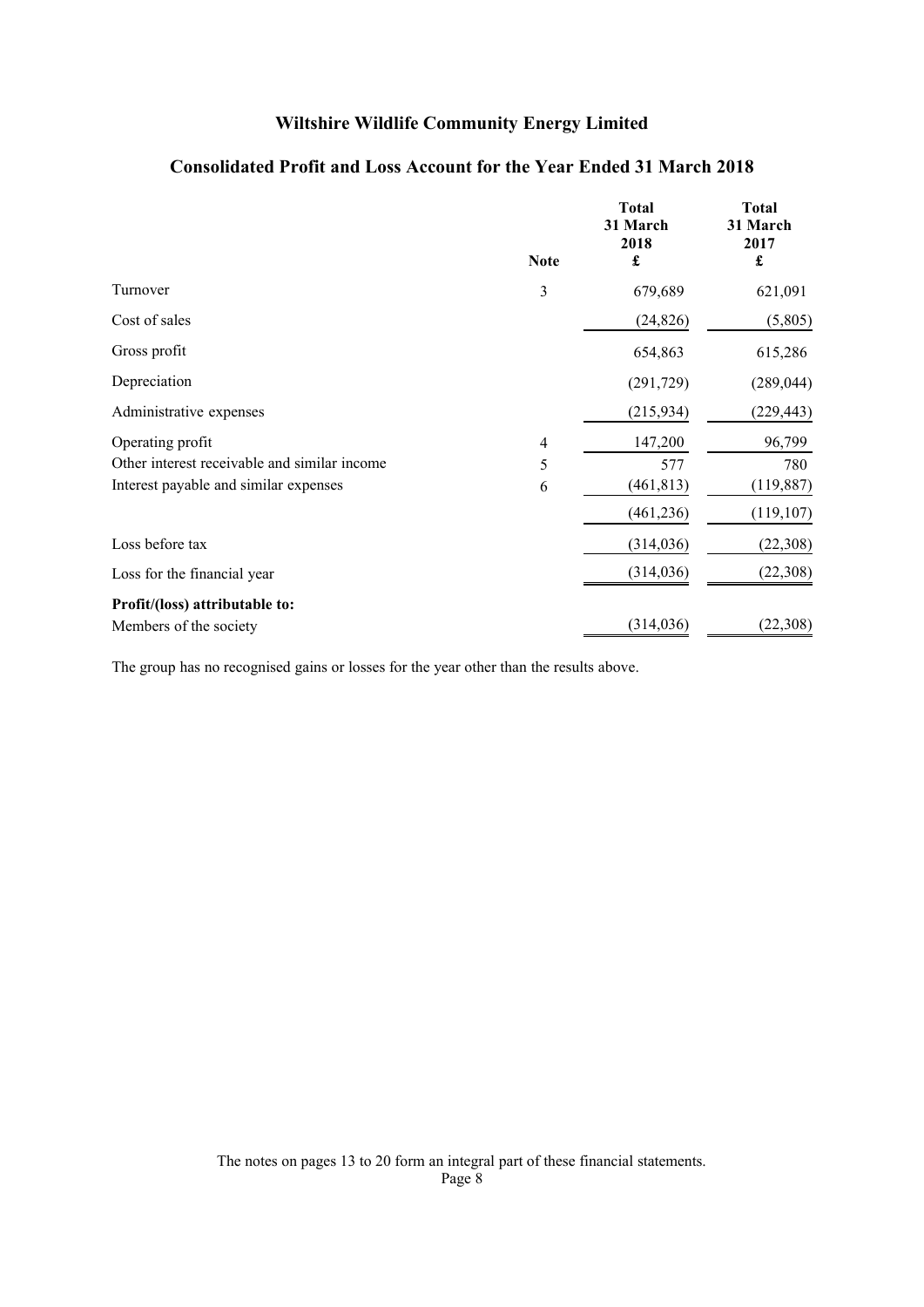### (Registration number: IP032116) Consolidated Balance Sheet as at 31 March 2018

<span id="page-10-0"></span>

|                                                         | <b>Note</b> | 2018<br>£     | 2017<br>£   |
|---------------------------------------------------------|-------------|---------------|-------------|
| <b>Fixed assets</b>                                     |             |               |             |
| Tangible assets                                         | 7           | 6,703,293     | 6,985,852   |
| <b>Current assets</b>                                   |             |               |             |
| <b>Stocks</b>                                           | 9           |               | 3,118       |
| Debtors                                                 | 10          | 150,108       | 170,711     |
| Cash at bank and in hand                                |             | 285,443       | 321,599     |
|                                                         |             | 435,551       | 495,428     |
| Creditors: Amounts falling due within one year          | 11          | (264, 109)    | (405, 023)  |
| Net current assets                                      |             | 171,442       | 90,405      |
| <b>Total assets less current liabilities</b>            |             | 6,874,735     | 7,076,257   |
| Creditors: Amounts falling due after more than one year | 11          | (3, 126, 613) | (3,014,099) |
| <b>Net assets</b>                                       |             | 3,748,122     | 4,062,158   |
| <b>Capital and reserves</b>                             |             |               |             |
| Called up share capital                                 | 12          | 4,251,951     | 4,251,951   |
| Profit and loss account                                 |             | (503, 829)    | (189, 793)  |
| Funds attributable to members of the society            |             | 3,748,122     | 4,062,158   |
| Total funds                                             |             | 3,748,122     | 4,062,158   |
|                                                         |             |               |             |

Approved and authorised by the Board on 24 September 2018 and signed on its behalf by:

.........................................

L C S Bennett Director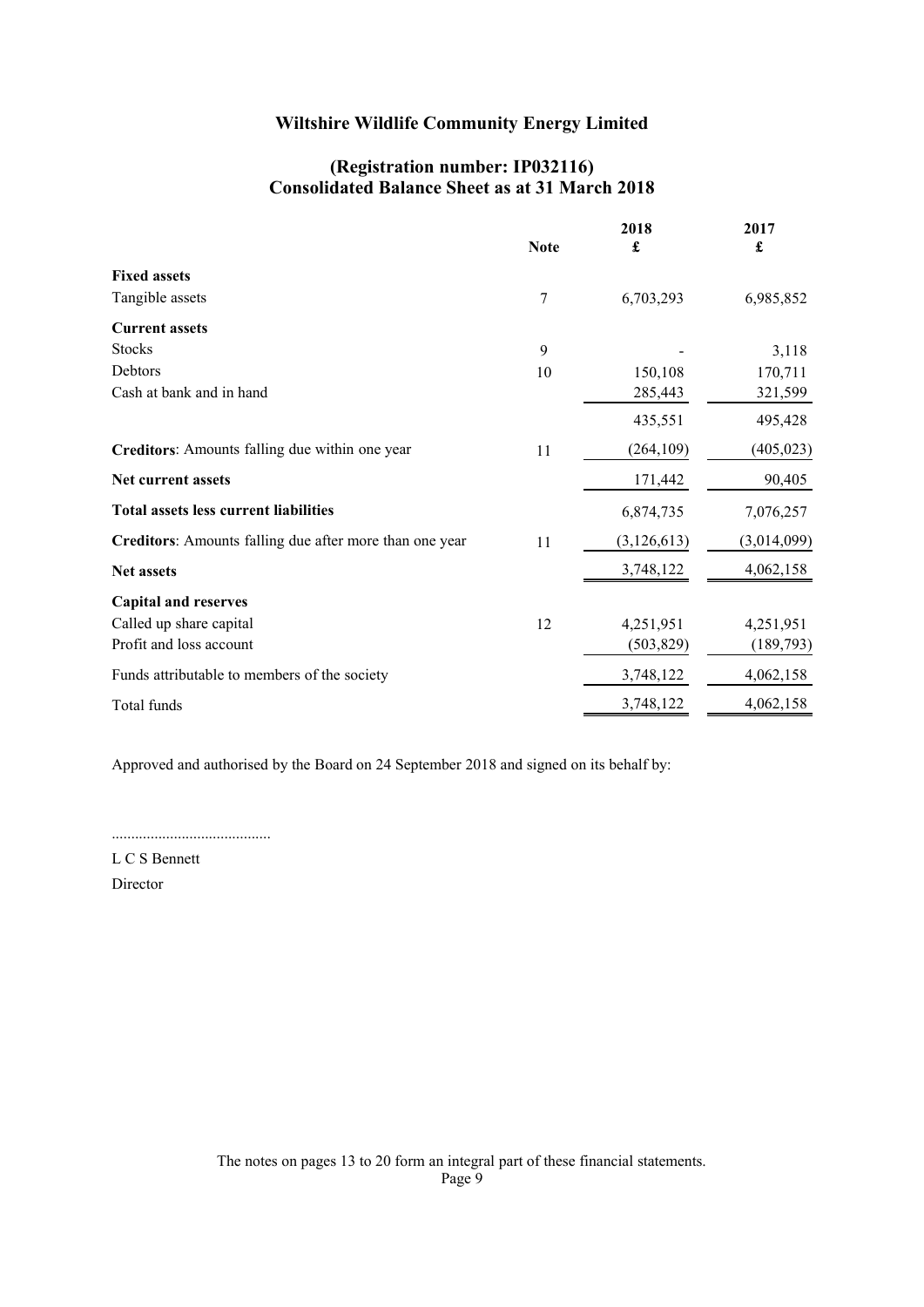### (Registration number: IP032116) Balance Sheet as at 31 March 2018

<span id="page-11-0"></span>

|                                                | <b>Note</b> | 2018<br>£  | 2017<br>£  |
|------------------------------------------------|-------------|------------|------------|
| <b>Fixed assets</b>                            |             |            |            |
| Investments                                    | 8           | 2,913,803  | 2,913,803  |
| <b>Current assets</b>                          |             |            |            |
| Debtors                                        | 10          | 1,330,687  | 1,592,567  |
| Cash at bank and in hand                       |             | 12,776     | 6,195      |
|                                                |             | 1,343,463  | 1,598,762  |
| Creditors: Amounts falling due within one year | 11          | (303, 839) | (287, 254) |
| Net current assets                             |             | 1,039,624  | 1,311,508  |
| <b>Net assets</b>                              |             | 3,953,427  | 4,225,311  |
| <b>Capital and reserves</b>                    |             |            |            |
| Called up share capital                        |             | 4,251,951  | 4,251,951  |
| Profit and loss account                        |             | (298, 524) | (26, 640)  |
| Total funds                                    |             | 3,953,427  | 4,225,311  |

The company made a loss after tax for the financial year of £271,884 (2017 - profit of £10,912).

Approved and authorised by the Board on 24 September 2018 and signed on its behalf by:

.........................................

L C S Bennett Director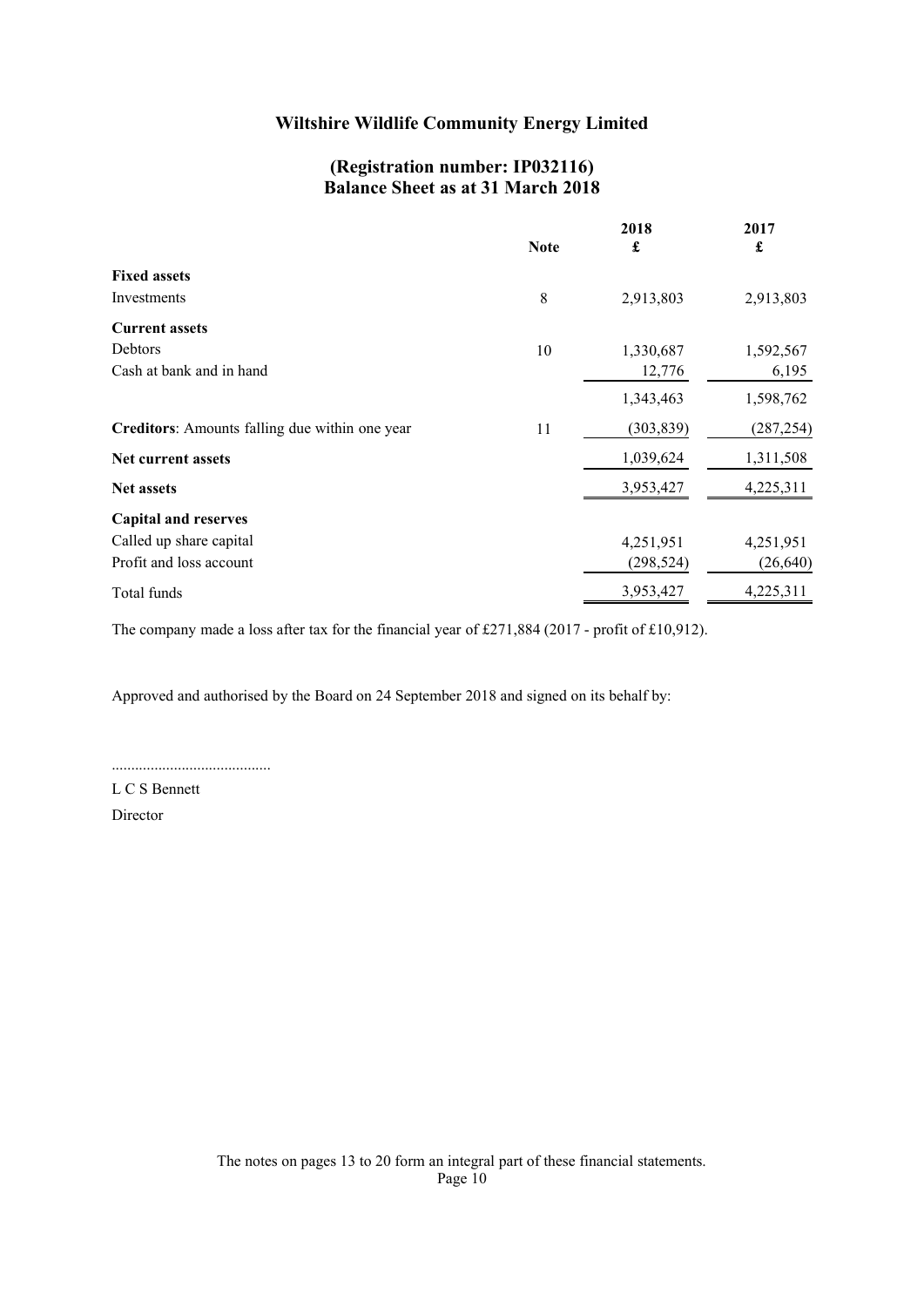## Consolidated Statement of Changes in Equity for the Year Ended 31 March 2018 Equity attributable to the parent society

<span id="page-12-0"></span>

|                            | <b>Profit and loss</b> |              |                   |                     |
|----------------------------|------------------------|--------------|-------------------|---------------------|
|                            | Share capital          | account<br>£ | <b>Total</b><br>£ | <b>Total equity</b> |
| At 1 April 2017            | 4,251,951              | (189,793)    | 4,062,158         | 4,062,158           |
| Loss for the year          |                        | (314, 036)   | (314, 036)        | (314, 036)          |
| Total comprehensive income |                        | (314, 036)   | (314, 036)        | (314, 036)          |
| At 31 March 2018           | 4,251,951              | (503, 829)   | 3,748,122         | 3,748,122           |

|                            | <b>Profit and loss</b>   |              |                   |                     |
|----------------------------|--------------------------|--------------|-------------------|---------------------|
|                            | Share capital            | account<br>£ | <b>Total</b><br>£ | <b>Total equity</b> |
| At 1 April 2016            | 4,251,951                | (167, 485)   | 4,084,466         | 4,084,466           |
| Loss for the year          | $\overline{\phantom{0}}$ | (22,308)     | (22,308)          | (22,308)            |
| Total comprehensive income | -                        | (22,308)     | (22,308)          | (22, 308)           |
| At 31 March 2017           | 4,251,951                | (189, 793)   | 4,062,158         | 4,062,158           |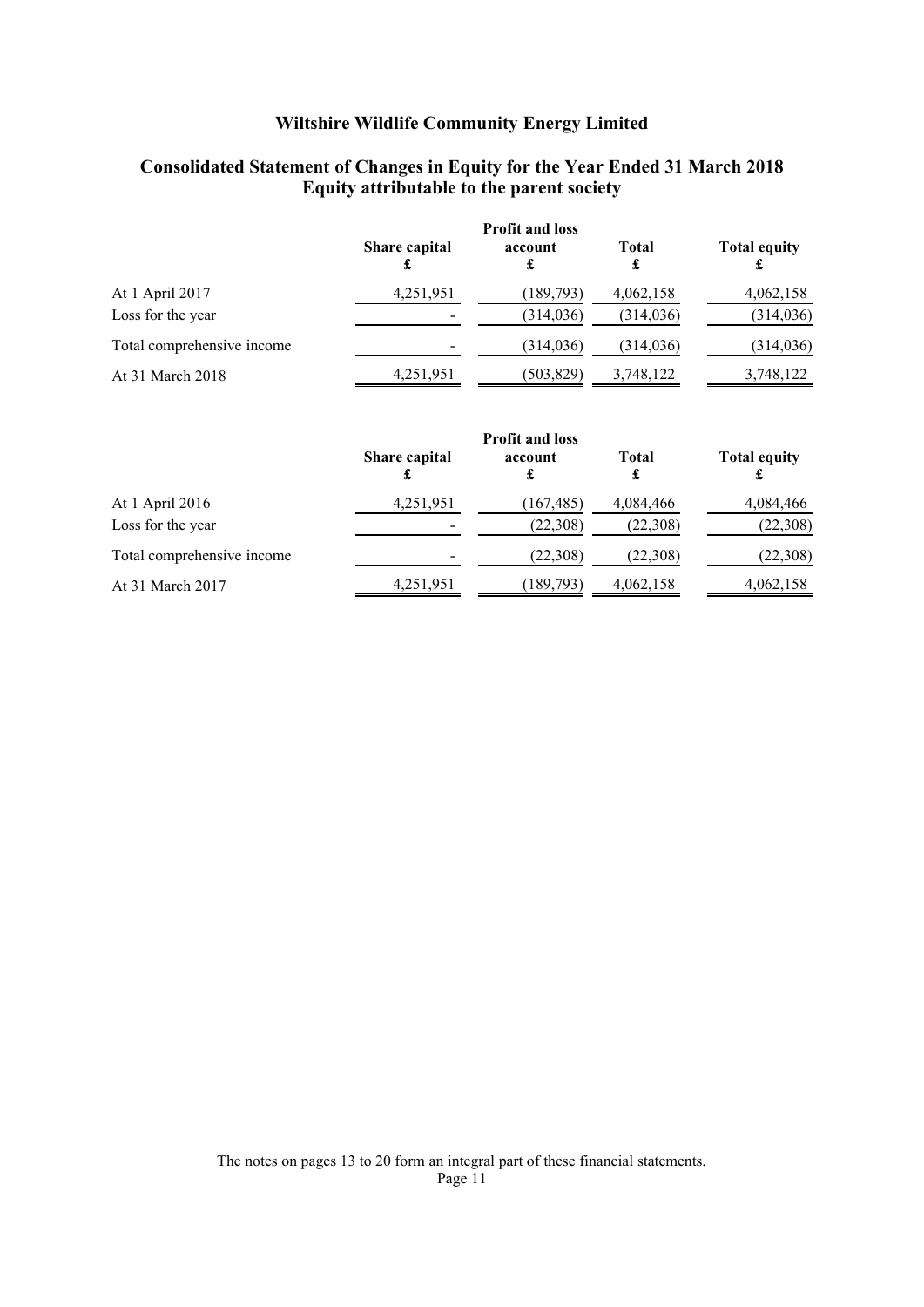# Statement of Changes in Equity for the Year Ended 31 March 2018

<span id="page-13-0"></span>

|                            | <b>Profit and loss</b> |              |                   |
|----------------------------|------------------------|--------------|-------------------|
|                            | Share capital          | account<br>£ | <b>Total</b><br>£ |
| At 1 April 2017            | 4,251,951              | (26,640)     | 4,225,311         |
| Loss for the year          |                        | (271, 884)   | (271, 884)        |
| Total comprehensive income |                        | (271, 884)   | (271, 884)        |
| At 31 March 2018           | 4,251,951              | (298,524)    | 3,953,427         |

|                            | <b>Profit and loss</b> |              |                   |
|----------------------------|------------------------|--------------|-------------------|
|                            | Share capital          | account<br>£ | <b>Total</b><br>£ |
| At 1 April 2016            | 4,251,951              | (37, 552)    | 4,214,399         |
| Profit for the year        |                        | 10,912       | 10,912            |
| Total comprehensive income |                        | 10.912       | 10,912            |
| At 31 March 2017           | 4,251,951              | (26,640)     | 4,225,311         |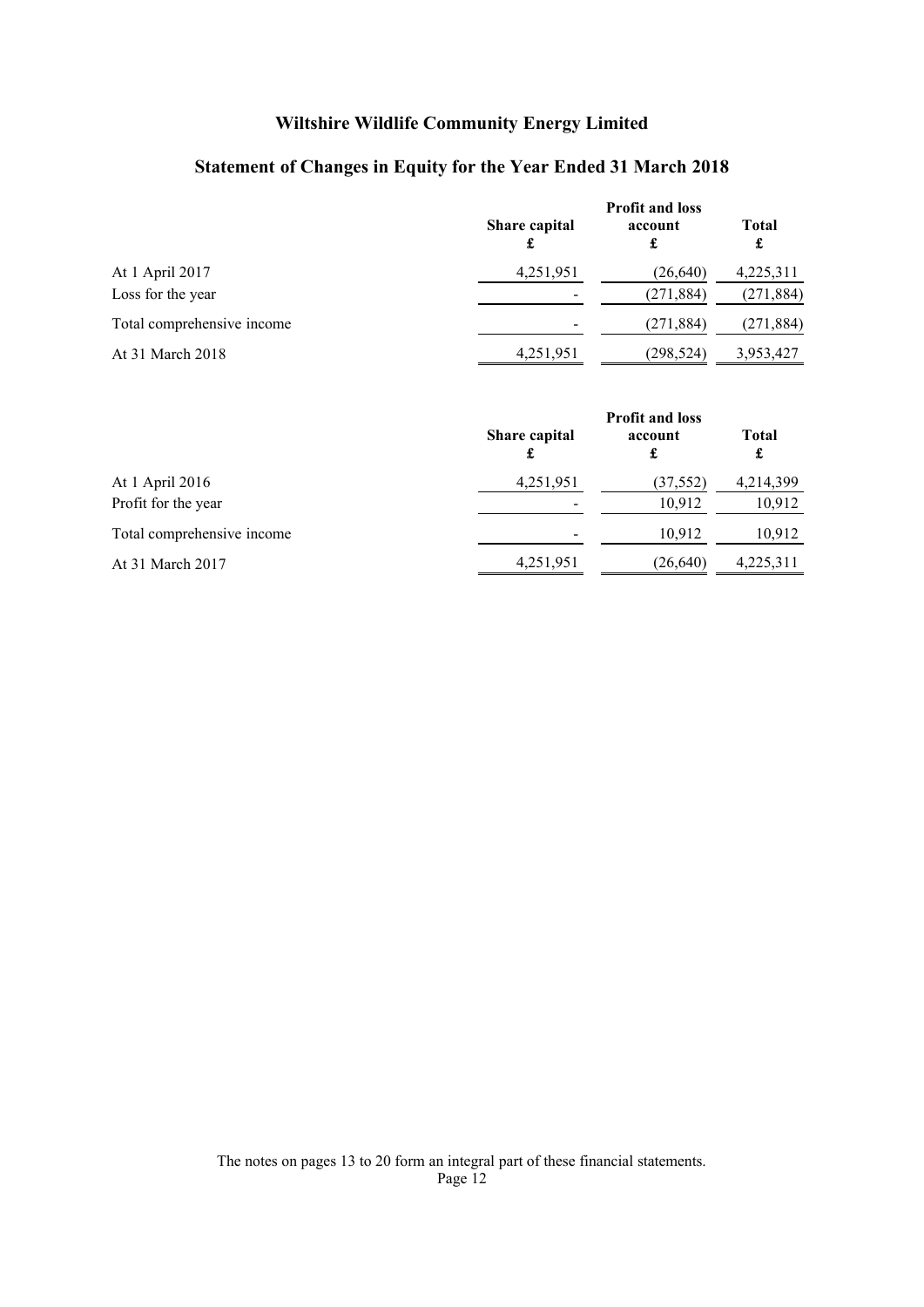### Notes to the Financial Statements for the Year Ended 31 March 2018

### <span id="page-14-0"></span>[1](#page-14-0) General information

The company is a private company limited by share capital incorporated in England and Wales, and is constituted as a community benefit society under the Co-operative and Community Benefit Societies Act 2014.

The address of its registered office is: Overmoor Farm Neston Corsham Wiltshire SN13 9TZ

<span id="page-14-1"></span>These financial statements were authorised for issue by the Board on 24 September 2018.

### [2](#page-14-1) Accounting policies

#### Summary of significant accounting policies and key accounting estimates

The principal accounting policies applied in the preparation of these financial statements are set out below. These policies have been consistently applied to all the years presented, unless otherwise stated.

#### Statement of compliance

These financial statements have been prepared in accordance with Financial Reporting Standard 102 Section 1A - 'The Financial Reporting Standard applicable in the UK and Republic of Ireland' and the Companies Act 2006.

#### Basis of preparation

These financial statements have been prepared using the historical cost convention except that as disclosed in the accounting policies certain items are shown at fair value.

The financial statements are presented in sterling which is the functional currency of the group and rounded to the nearest pound.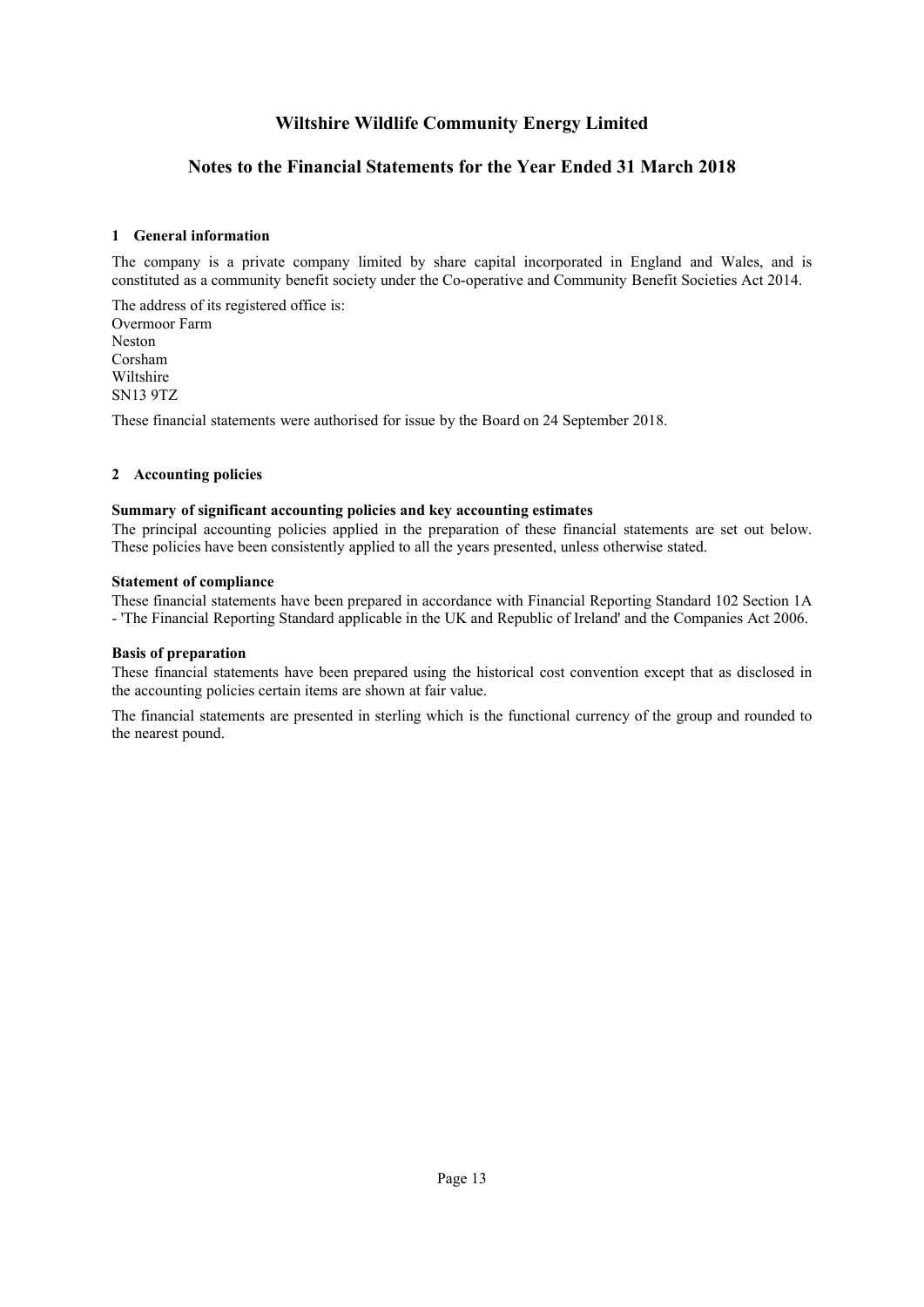### Notes to the Financial Statements for the Year Ended 31 March 2018

#### Basis of consolidation

The consolidated financial statements consolidate the financial statements of the society and its subsidiary undertakings drawn up to 31 March 2018.

A subsidiary is an entity controlled by the society. Control is achieved where the society has the power to govern the financial and operating policies of an entity so as to obtain benefits from its activities.

The results of subsidiaries acquired or disposed of during the year are included in the Profit and Loss Account from the effective date of acquisition or up to the effective date of disposal, as appropriate. Where necessary, adjustments are made to the financial statements of subsidiaries to bring their accounting policies into line with those used by the group.

The purchase method of accounting is used to account for business combinations that result in the acquisition of subsidiaries by the group. The cost of a business combination is measured as the fair value of the assets given, equity instruments issued and liabilities incurred or assumed at the date of exchange, plus costs directly attributable to the business combination. Identifiable assets acquired and liabilities and contingent liabilities assumed in a business combination are measured initially at their fair values at the acquisition date. Any excess of the cost of the business combination over the acquirer's interest in the net fair value of the identifiable assets, liabilities and contingent liabilities recognised is recorded as goodwill.

Inter-company transactions, balances and unrealised gains on transactions between the society and its subsidiaries, which are related parties, are eliminated in full.

Intra-group losses are also eliminated but may indicate an impairment that requires recognition in the consolidated financial statements.

Accounting policies of subsidiaries have been changed where necessary to ensure consistency with the policies adopted by the group. Non-controlling interests in the net assets of consolidated subsidiaries are identified separately from the group's equity therein. Non-controlling interests consist of the amount of those interests at the date of the original business combination and the non-controlling shareholder's share of changes in equity since the date of the combination.

#### Revenue recognition

Turnover comprises the fair value of the consideration received or receivable for the sale of electricity and provision of services in the ordinary course of the society's activities. Turnover is shown net of sales/value added tax, returns, rebates and discounts.

The society recognises revenue when:

The amount of revenue can be reliably measured;

it is probable that future economic benefits will flow to the entity;

and specific criteria have been met for each of the society's activities.

#### Tangible assets

Tangible assets are stated in the statement of financial position at cost, less any subsequent accumulated depreciation and subsequent accumulated impairment losses.

The cost of tangible assets includes directly attributable incremental costs incurred in their acquisition and installation.

#### **Depreciation**

Depreciation is charged so as to write off the cost of assets, other than land and properties under construction over their estimated useful lives, as follows: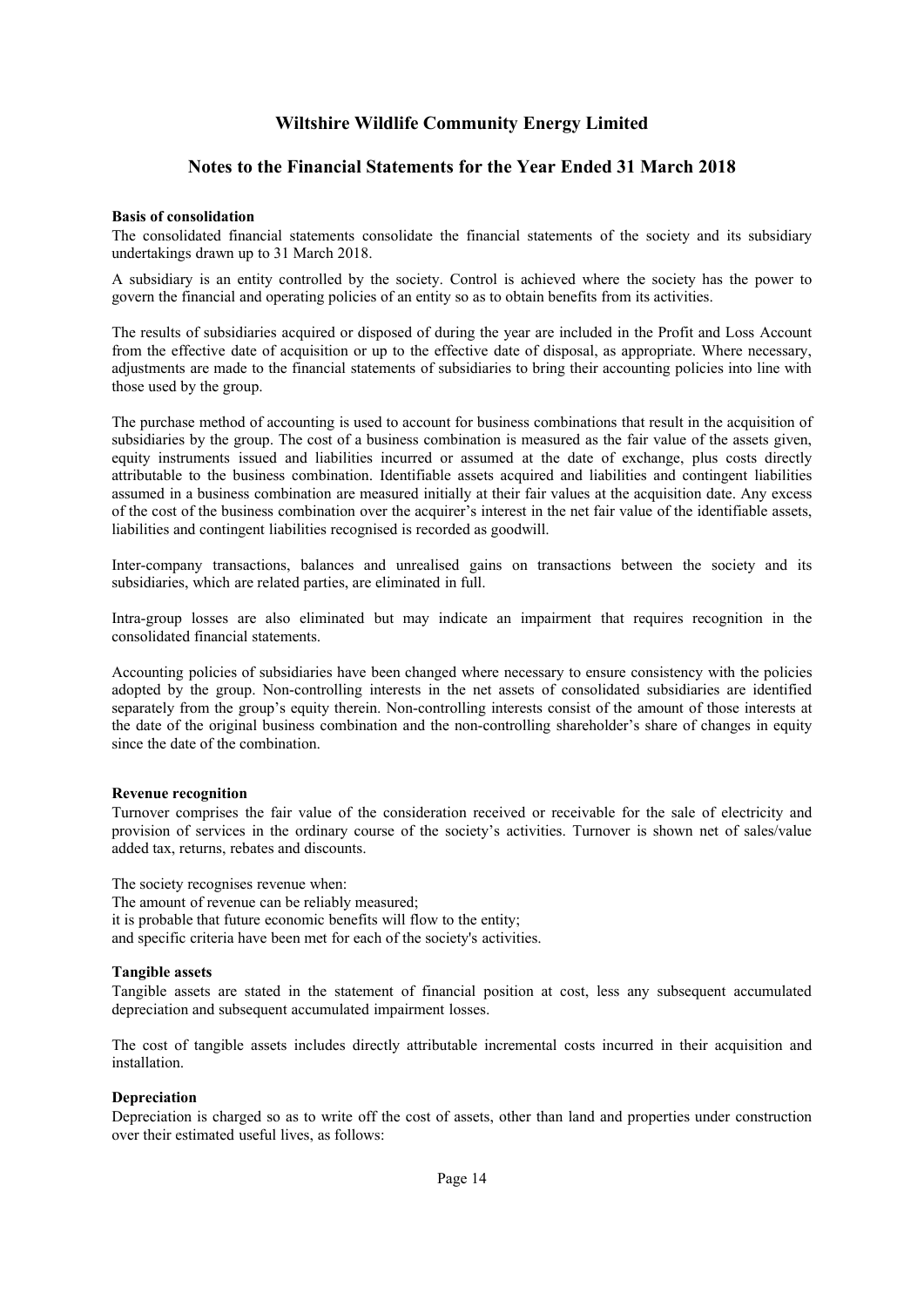### Notes to the Financial Statements for the Year Ended 31 March 2018

Asset class Depreciation method and rate

Solar installations 25 years straight line to residual value

### Business combinations

Business combinations are accounted for using the purchase method. The consideration for each acquisition is measured at the aggregate of the fair values at acquisition date of assets given, liabilities incurred or assumed, and equity instruments issued by the group in exchange for control of the acquired, plus any costs directly attributable to the business combination. When a business combination agreement provides for an adjustment to the cost of the combination contingent on future events, the group includes the estimated amount of that adjustment in the cost of the combination at the acquisition date if the adjustment is probable and can be measured reliably.

#### Investments

Investments in equity shares which are publicly traded or where the fair value can be measured reliably are initially measured at fair value, with changes in fair value recognised in profit or loss. Investments in equity shares which are not publicly traded and where fair value cannot be measured reliably are measured at cost less impairment.

Interest income on debt securities, where applicable, is recognised in income using the effective interest method. Dividends on equity securities are recognised in income when receivable.

#### Cash and cash equivalents

Cash and cash equivalents comprise cash on hand and call deposits, and other short-term highly liquid investments that are readily convertible to a known amount of cash and are subject to an insignificant risk of change in value.

#### Debtors

Trade debtors are amounts due from customers for electricity sold or services performed in the ordinary course of business.

Trade debtors are recognised initially at the transaction price. They are subsequently measured at amortised cost using the effective interest method, less provision for impairment. A provision for the impairment of trade debtors is established when there is objective evidence that the society will not be able to collect all amounts due according to the original terms of the receivables.

#### Inventories

Stocks are stated at the lower of cost and estimated selling price less costs to complete and sell. Cost is determined using the first-in, first-out (FIFO) method.

The cost of finished goods and work in progress comprises direct materials and, where applicable, direct labour costs and those overheads that have been incurred in bringing the inventories to their present location and condition. At each reporting date, stocks are assessed for impairment. If stocks are impaired, the carrying amount is reduced to its selling price less costs to complete and sell; the impairment loss is recognised immediately in profit or loss.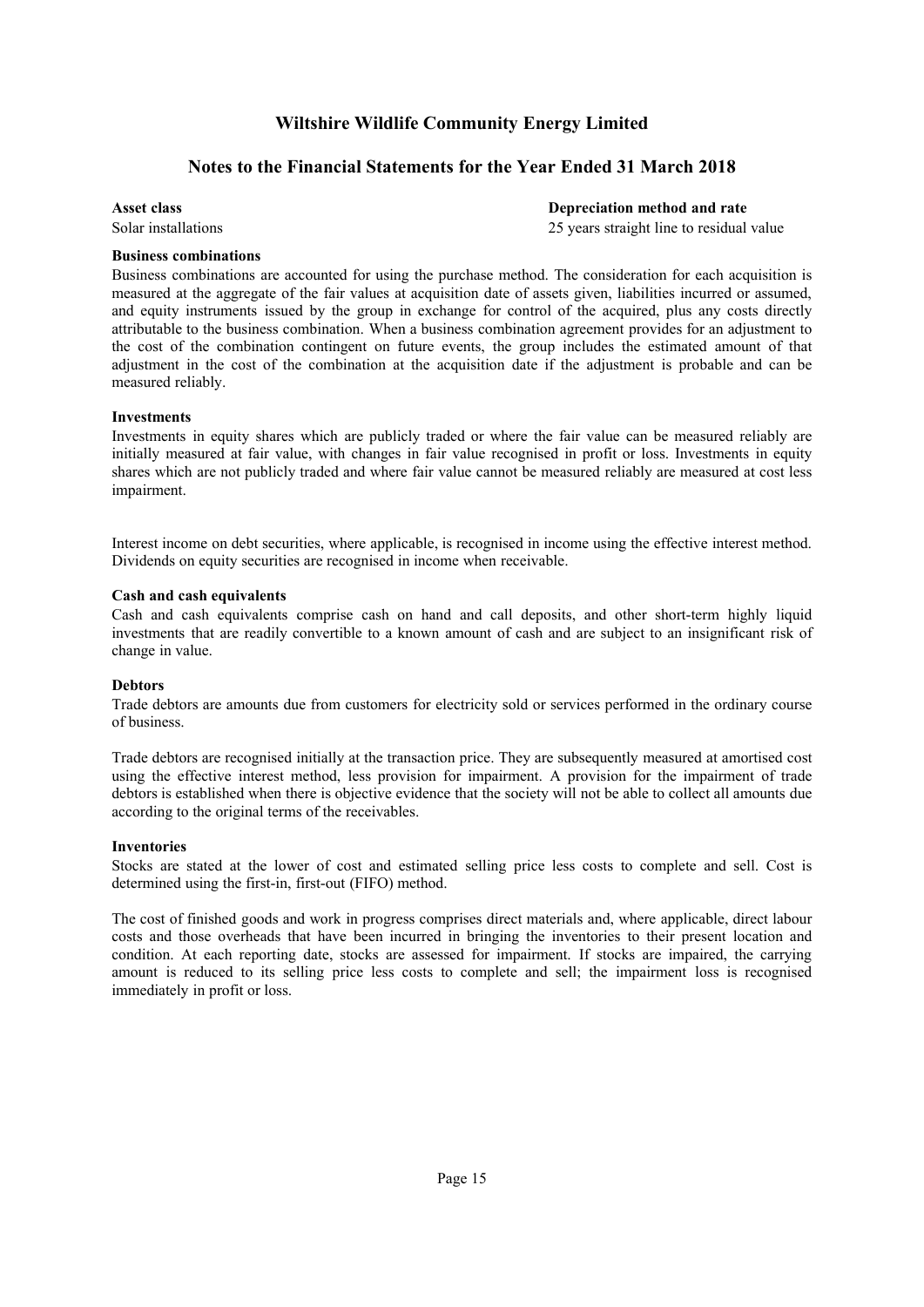### Notes to the Financial Statements for the Year Ended 31 March 2018

#### **Creditors**

Trade creditors are obligations to pay for goods or services that have been acquired in the ordinary course of business from suppliers. Accounts payable are classified as current liabilities if the society does not have an unconditional right, at the end of the reporting period, to defer settlement of the creditor for at least twelve months after the reporting date. If there is an unconditional right to defer settlement for at least twelve months after the reporting date, they are presented as non-current liabilities.

Trade creditors are recognised initially at the transaction price and subsequently measured at amortised cost using the effective interest method.

#### Borrowings

Interest-bearing borrowings are initially recorded at fair value, net of transaction costs. Interest-bearing borrowings are subsequently carried at amortised cost, with the difference between the proceeds, net of transaction costs, and the amount due on redemption being recognised as a charge to the Profit and Loss Account over the period of the relevant borrowing.

Interest expense is recognised on the basis of the effective interest method and is included in interest payable and similar charges.

Borrowings are classified as current liabilities unless the society has an unconditional right to defer settlement of the liability for at least twelve months after the reporting date.

#### Share capital

<span id="page-17-0"></span>Ordinary shares are classified as equity. Equity instruments are measured at the fair value of the cash or other resources received or receivable, net of the direct costs of issuing the equity instruments. If payment is deferred and the time value of money is material, the initial measurement is on a present value basis.

#### [3](#page-17-0) Revenue

The analysis of the company's revenue for the year from continuing operations is as follows:

<span id="page-17-2"></span><span id="page-17-1"></span>

| Generation of electricity                          | 2018<br>£<br>679,689 | 2017<br>£<br>621,091 |
|----------------------------------------------------|----------------------|----------------------|
| 4 Operating profit                                 |                      |                      |
| Arrived at after charging/(crediting)              |                      |                      |
|                                                    | 2018                 | 2017                 |
|                                                    | £                    | £                    |
| Depreciation expense                               | 291,729              | 289,044              |
| Other interest receivable and similar income<br>5. |                      |                      |
|                                                    | 2018                 | 2017                 |
|                                                    | £                    | £                    |
| Interest income on bank deposits                   | 577                  | 780                  |
|                                                    |                      |                      |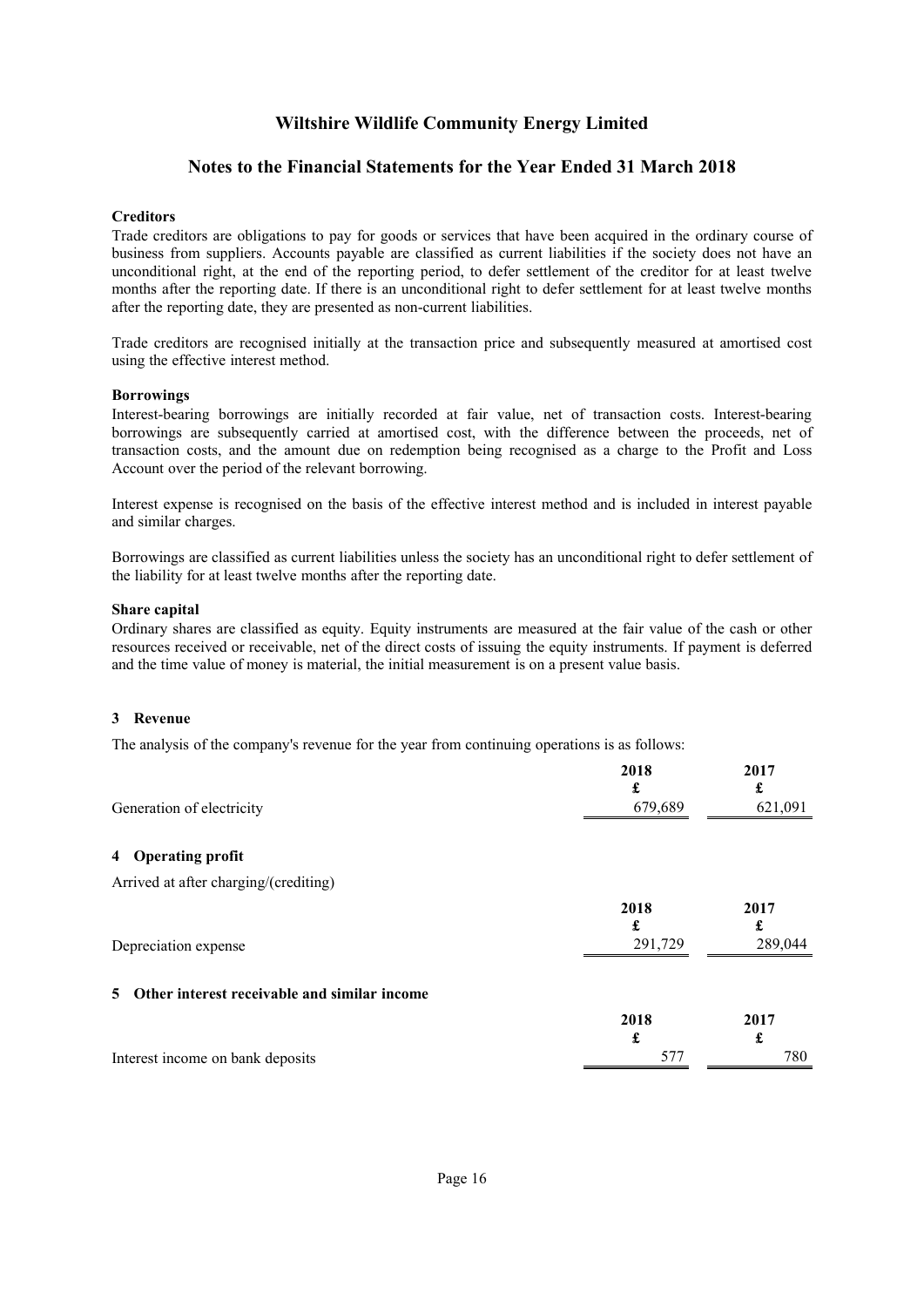### Notes to the Financial Statements for the Year Ended 31 March 2018

### <span id="page-18-0"></span>[6](#page-18-0) Interest payable and similar expenses

|                                                 | 2018    | 2017    |
|-------------------------------------------------|---------|---------|
|                                                 |         |         |
| Interest on bank overdrafts and borrowings      | 169.672 | 112,869 |
| Interest expense on other financial instruments | 292,141 | 7.018   |
|                                                 | 461,813 | 119,887 |

<span id="page-18-1"></span>Interest expense on other financial instruments includes £288,279 paid or payable on members' shares (2017 -£nil).

### [7](#page-18-1) Tangible assets

### Group

|                          | Solar<br>installations<br>£ | <b>Total</b><br>£ |
|--------------------------|-----------------------------|-------------------|
| <b>Cost or valuation</b> |                             |                   |
| At 1 April 2017          | 7,437,363                   | 7,437,363         |
| Additions                | 9,170                       | 9,170             |
| At 31 March 2018         | 7,446,533                   | 7,446,533         |
| Depreciation             |                             |                   |
| At 1 April 2017          | 451,511                     | 451,511           |
| Charge for the year      | 291,729                     | 291,729           |
| At 31 March 2018         | 743,240                     | 743,240           |
| <b>Carrying amount</b>   |                             |                   |
| At 31 March 2018         | 6,703,293                   | 6,703,293         |
|                          |                             |                   |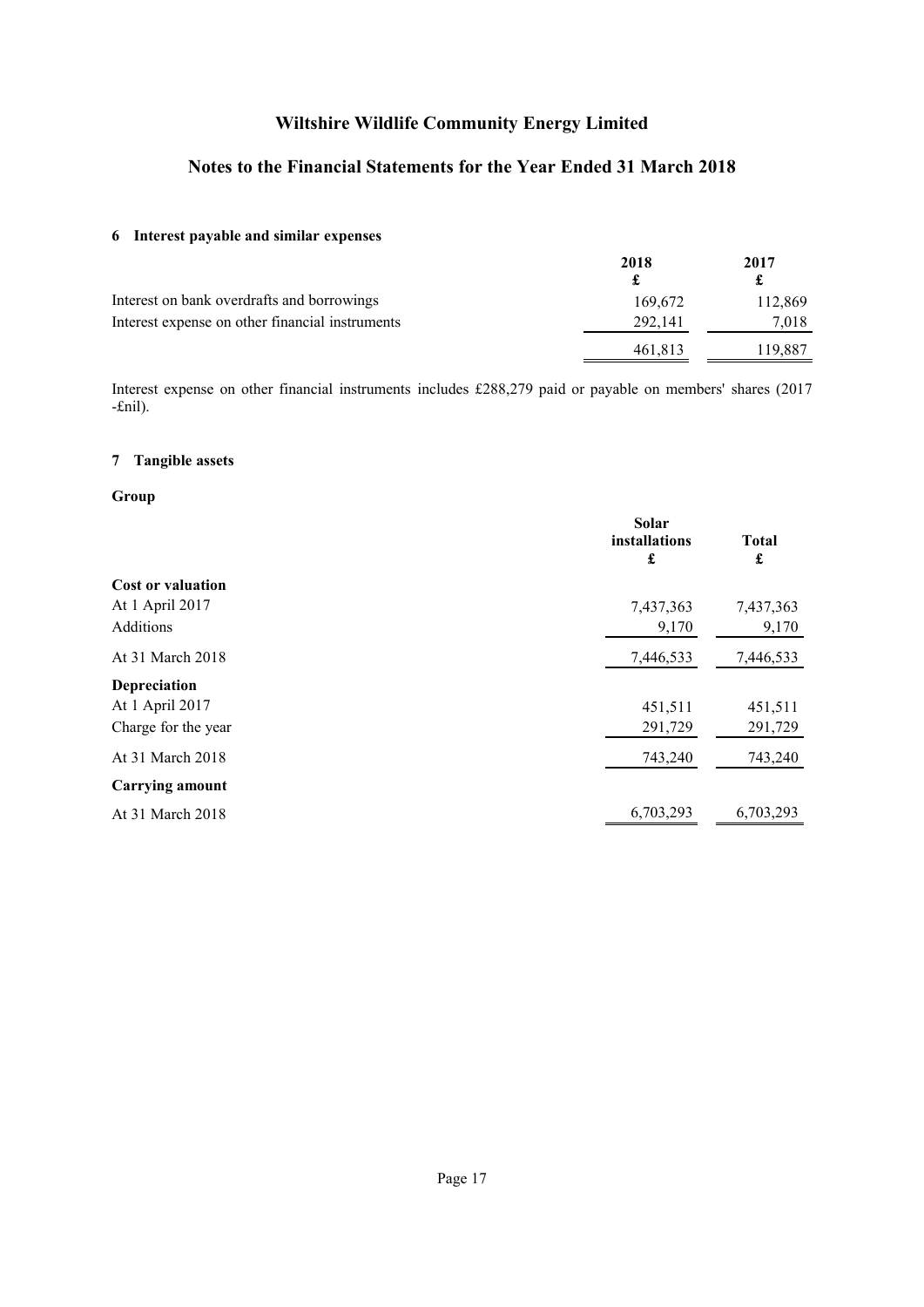### Notes to the Financial Statements for the Year Ended 31 March 2018

### <span id="page-19-0"></span>[8](#page-19-0) Investments

| Company                                     |                        |                        |
|---------------------------------------------|------------------------|------------------------|
| Investments in subsidiaries                 | 2018<br>£<br>2,913,803 | 2017<br>£<br>2,913,803 |
| <b>Subsidiaries</b>                         |                        | £                      |
| <b>Cost or valuation</b><br>At 1 April 2017 |                        | 2,913,803              |
| <b>Provision</b>                            |                        |                        |
| <b>Carrying amount</b>                      |                        |                        |
| At 31 March 2018                            |                        | 2,913,803              |
| At 31 March 2017                            |                        | 2,913,803              |
|                                             |                        |                        |

### Details of undertakings

Details of the investments in which the company holds 20% or more of the nominal value of any class of share capital are as follows:

| Undertaking                          |           | <b>Registered office</b> | Holding  | <b>Proportion of voting rights</b><br>and shares held |         |
|--------------------------------------|-----------|--------------------------|----------|-------------------------------------------------------|---------|
|                                      |           |                          |          | 2018                                                  | 2017    |
| <b>Subsidiary undertakings</b>       |           |                          |          |                                                       |         |
| Wiltshire<br>Community Solar limited | Wildlife  |                          | Ordinary | $100\%$                                               | 100%    |
|                                      |           | <b>England and Wales</b> |          |                                                       |         |
| Chelworth<br>Solar Limited           | Community |                          | Ordinary | $100\%$                                               | $100\%$ |
|                                      |           | <b>England and Wales</b> |          |                                                       |         |
| Braydon                              | Manor     |                          | Ordinary | 100%                                                  | 100%    |
| Community Solar CIC                  |           |                          |          |                                                       |         |
|                                      |           | England and Wales        |          |                                                       |         |

The principal activity of Wiltshire Wildlife Community Solar limited is generation of solar electricity The principal activity of Chelworth Community Solar Limited is generation of solar electricity The principal activity of Braydon Manor Community Solar CIC is generation of solar electricity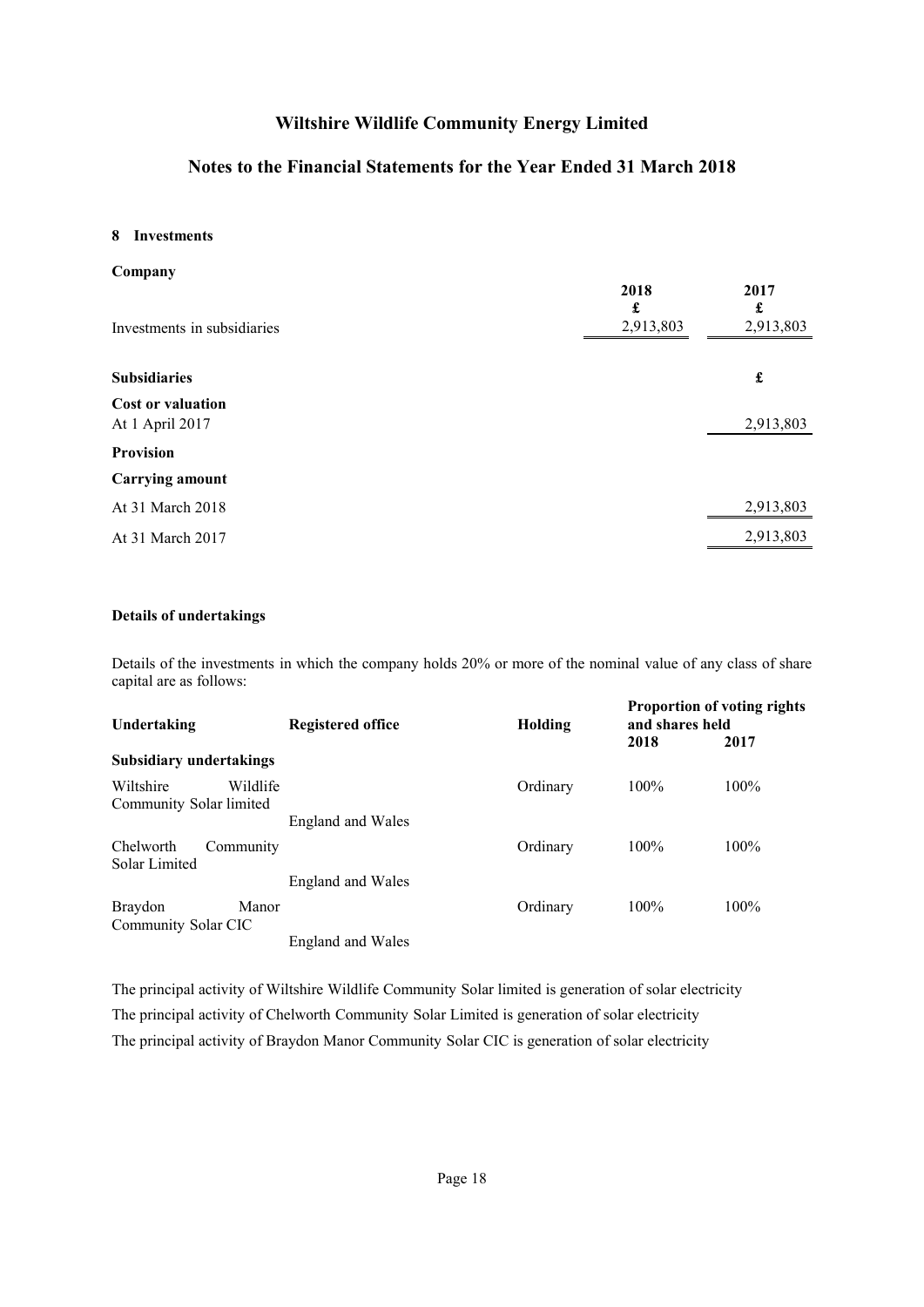### Notes to the Financial Statements for the Year Ended 31 March 2018

### <span id="page-20-0"></span>[9](#page-20-0) Stocks

|                  | Group                         |             | Company                  |                                |
|------------------|-------------------------------|-------------|--------------------------|--------------------------------|
|                  | 2018                          | 2017        | 2018                     | 2017                           |
| Work in progress | -<br>$\overline{\phantom{a}}$ | a.<br>3,118 | $\overline{\phantom{a}}$ | ۰.<br>$\overline{\phantom{a}}$ |

### <span id="page-20-1"></span>[10](#page-20-1) Debtors

|                                       |             | Group   |         | Company   |           |
|---------------------------------------|-------------|---------|---------|-----------|-----------|
|                                       |             | 2018    | 2017    | 2018      | 2017      |
|                                       | <b>Note</b> | £       | £       | £         | £         |
| Trade debtors                         |             |         | 3,673   |           |           |
| Amounts owed by related parties       |             |         |         | 1,329,471 | 1,563,443 |
| Other debtors                         |             | 20,594  | 44,380  | 26        |           |
| Prepayments                           |             | 111,631 | 77,092  | 1,190     |           |
| Accrued income                        |             | 17,883  | 45,566  |           | 29,124    |
| Total current trade and other debtors |             | 150,108 | 170,711 | 1,330,687 | 1,592,567 |

### <span id="page-20-2"></span>[11](#page-20-2) Creditors

|                                         |             | Group     |           | Company |         |
|-----------------------------------------|-------------|-----------|-----------|---------|---------|
|                                         |             | 2018      | 2017      | 2018    | 2017    |
|                                         | <b>Note</b> | £         | £         | £       | £       |
| Due within one year                     |             |           |           |         |         |
| Loans and borrowings                    | 13          | 119,741   | 85,032    |         |         |
| Trade creditors                         |             | 64,310    | 110,499   | 448     | 10,778  |
| Amounts due to related parties          |             |           |           | 294,510 | 137,957 |
| Social security and other taxes         |             |           | 2,823     |         | 2,639   |
| Other payables                          |             | 17,175    | 137,527   | 3,581   | 125,980 |
| Accrued expenses                        |             | 62,883    | 69,142    | 5,300   | 9,900   |
|                                         |             | 264,109   | 405,023   | 303,839 | 287,254 |
| Due after one year                      |             |           |           |         |         |
| Loans and borrowings                    | 13          | 3,081,785 | 2,954,968 |         |         |
| Other non-current financial liabilities |             | 44,828    | 59,131    |         |         |
|                                         |             | 3,126,613 | 3,014,099 |         |         |

#### <span id="page-20-3"></span>[12](#page-20-3) Share capital

The share capital comprises 4,251,951 £1 ordinary shares. There were no changes during the period. At the discretion of the directors, shares may be withdrawn by members after the expiry of three years from subscription and upon giving three months notice to the society.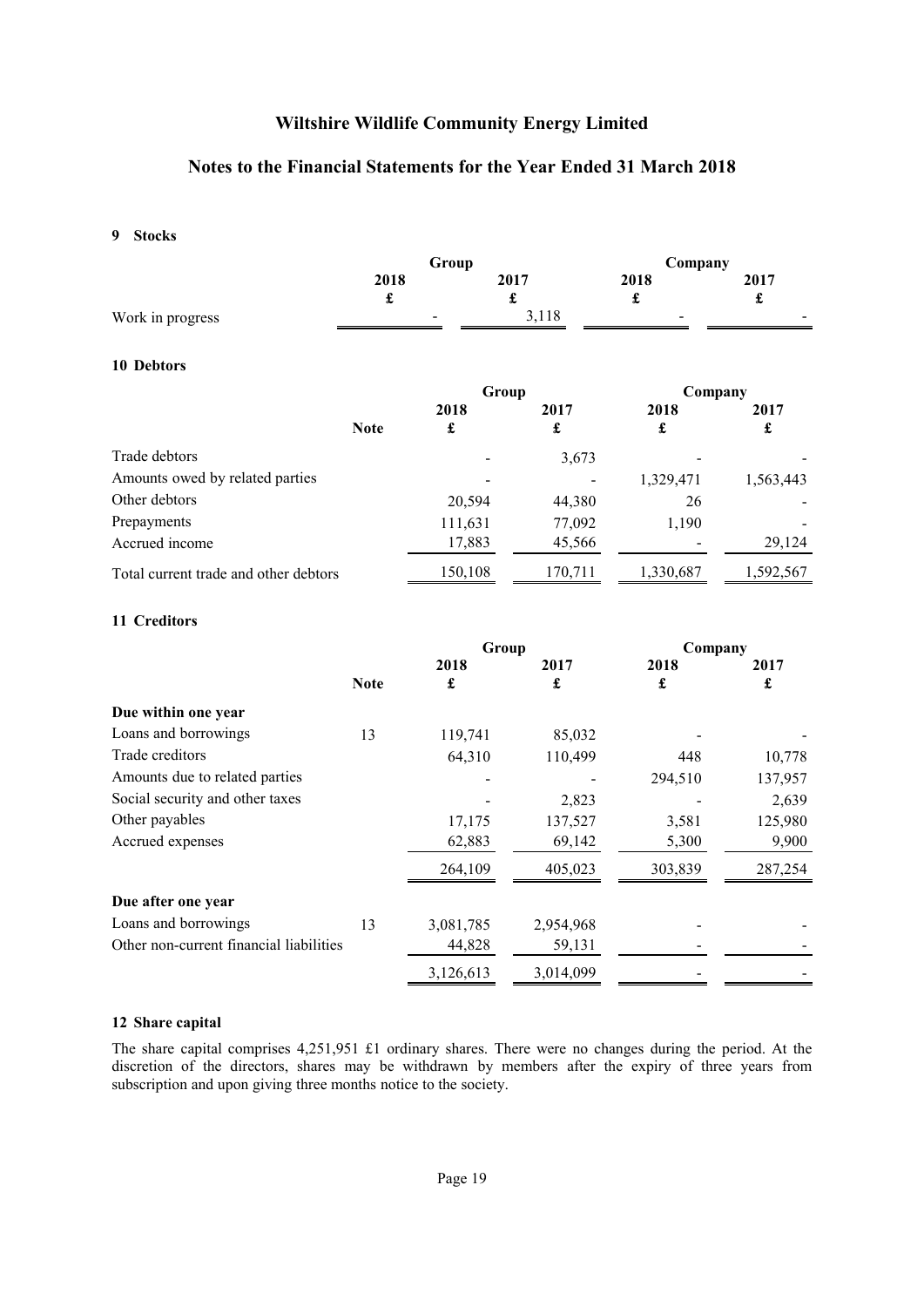# Notes to the Financial Statements for the Year Ended 31 March 2018

# <span id="page-21-0"></span>[13](#page-21-0) Loans and borrowings

|                                     | Group     |           | Company |      |
|-------------------------------------|-----------|-----------|---------|------|
|                                     | 2018      | 2017      | 2018    | 2017 |
|                                     | £         | £         | £       | £    |
| Non-current loans and borrowings    |           |           |         |      |
| Bank borrowings                     | 3,081,785 | 2,954,968 |         |      |
|                                     | Group     |           | Company |      |
|                                     | 2018      | 2017      | 2018    | 2017 |
|                                     | £         | £         | £       | £    |
| <b>Current loans and borrowings</b> |           |           |         |      |
| Bank borrowings                     | 119,741   | 85,032    |         |      |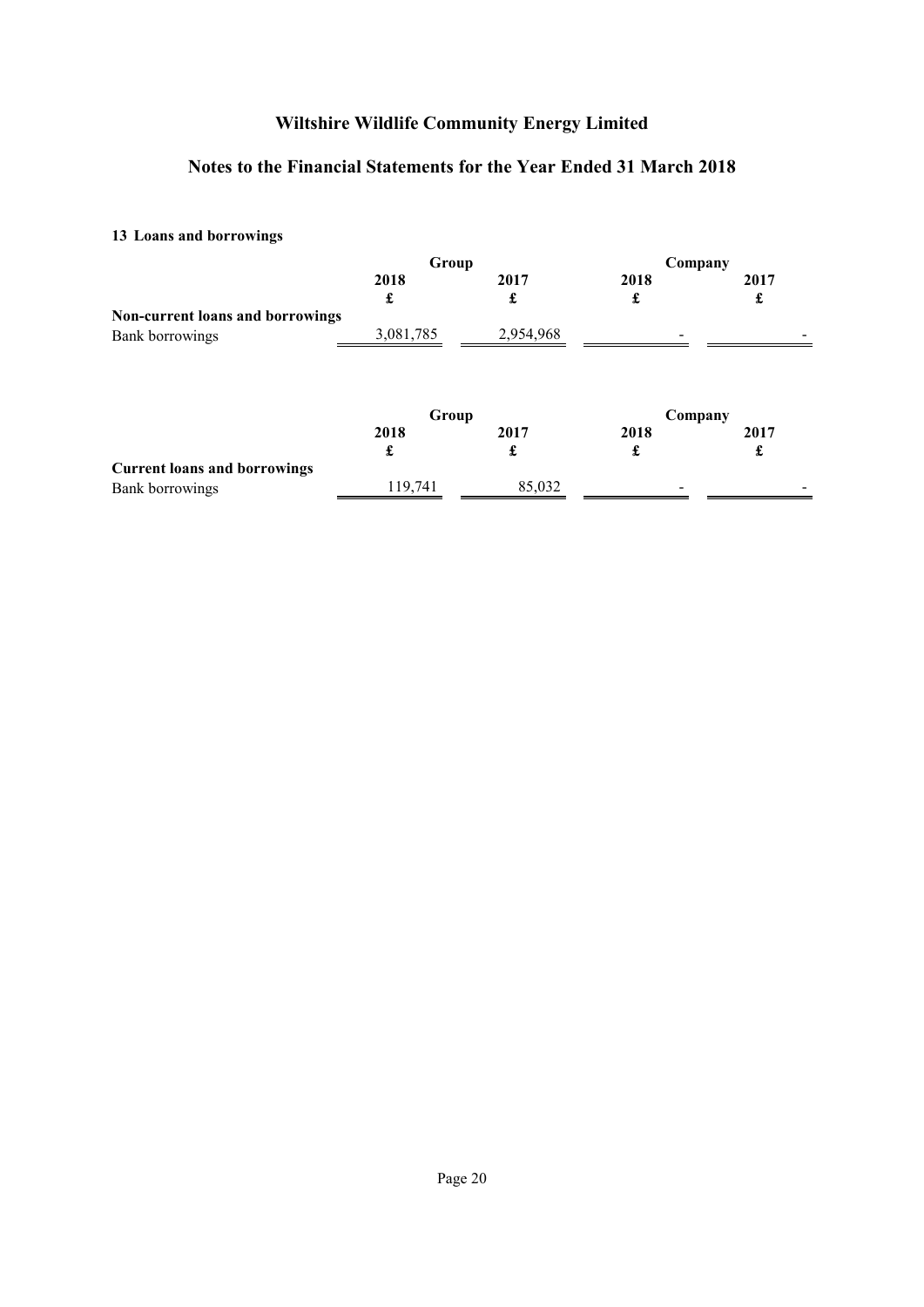# Detailed Consolidated Profit and Loss Account for the Year Ended 31 March 2018

|                                                               | 2018<br>£  | 2017<br>£  |
|---------------------------------------------------------------|------------|------------|
| Turnover (analysed below)                                     | 679,689    | 621,091    |
| Cost of sales (analysed below)                                | (24, 826)  | (5,805)    |
| Gross profit                                                  | 654,863    | 615,286    |
| Gross profit $(\% )$                                          | 96.35%     | 99.07%     |
| Depreciation (analysed below)                                 | 291,729    | 289,044    |
| <b>Administrative expenses</b>                                |            |            |
| Establishment costs (analysed below)                          | 128,203    | 123,913    |
| General administrative expenses (analysed below)              | 80,852     | 102,258    |
| Finance charges (analysed below)                              | 6,879      | 3,272      |
|                                                               | 215,934    | 229,443    |
| Operating profit                                              | 147,200    | 96,799     |
| Other interest receivable and similar income (analysed below) | 577        | 780        |
| Interest payable and similar expenses (analysed below)        | (461, 813) | (119, 887) |
|                                                               | (461, 236) | (119, 107) |
| Loss before tax                                               | (314, 036) | (22,308)   |